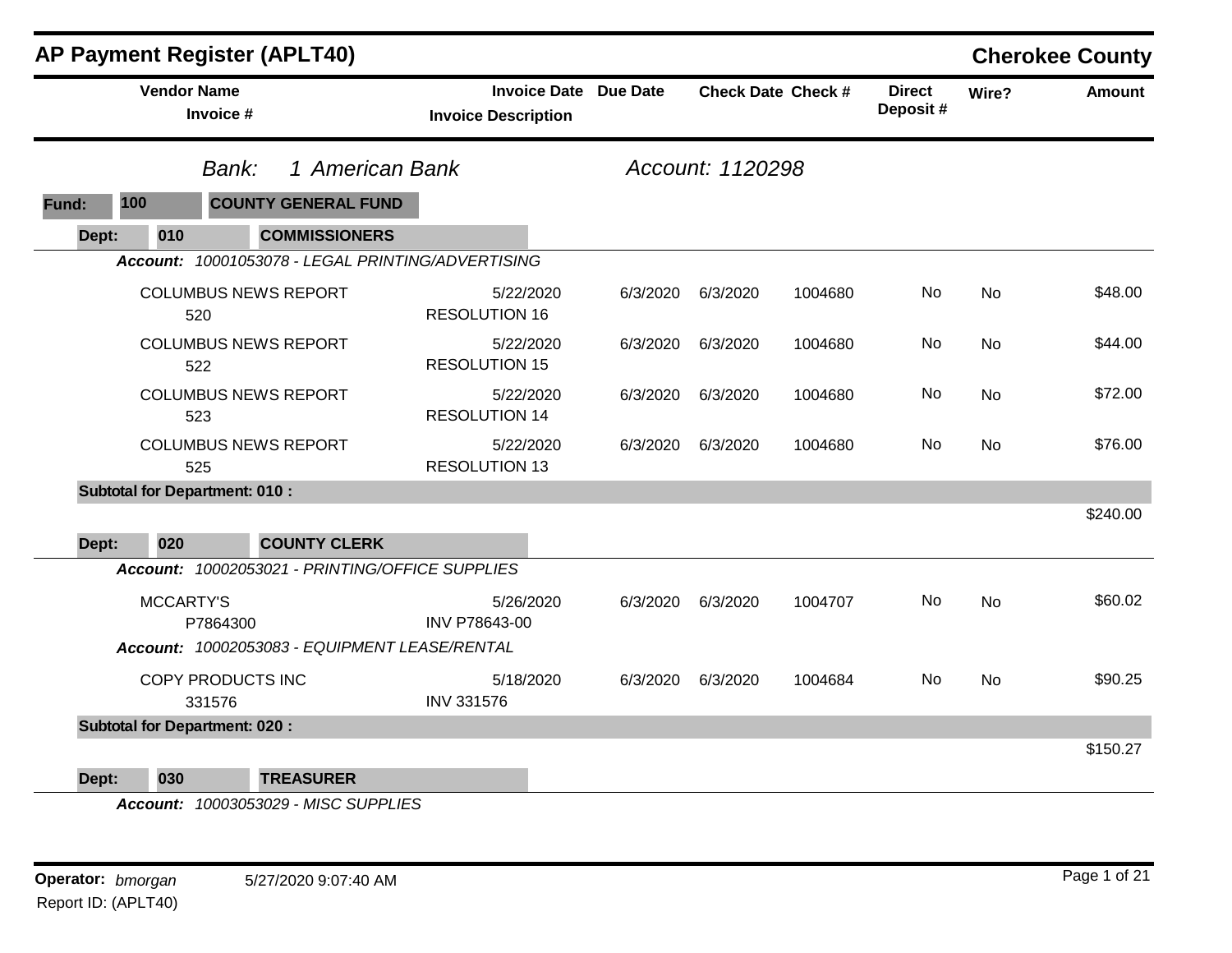| <b>AP Payment Register (APLT40)</b>                                          |                                                            |          |                           |         |                           |           | <b>Cherokee County</b> |
|------------------------------------------------------------------------------|------------------------------------------------------------|----------|---------------------------|---------|---------------------------|-----------|------------------------|
| <b>Vendor Name</b><br>Invoice #                                              | <b>Invoice Date Due Date</b><br><b>Invoice Description</b> |          | <b>Check Date Check #</b> |         | <b>Direct</b><br>Deposit# | Wire?     | <b>Amount</b>          |
| ETTINGER'S OFFICE SUPPLY<br>5288960                                          | 5/20/2020<br>INV 5288960                                   | 6/3/2020 | 6/3/2020                  | 1004689 | No                        | <b>No</b> | \$172.99               |
| Account: 10003053074 - TELEPHONE BILLS                                       |                                                            |          |                           |         |                           |           |                        |
| <b>SUMNERONE</b><br>2531508                                                  | 5/26/2020<br><b>INV 2531508</b>                            | 6/3/2020 | 6/3/2020                  | 1004730 | No                        | No        | \$90.14                |
| <b>Subtotal for Department: 030:</b>                                         |                                                            |          |                           |         |                           |           |                        |
| 040<br><b>ATTORNEY</b><br>Dept:                                              |                                                            |          |                           |         |                           |           | \$263.13               |
| Account: 10004053021 - PRINTING/OFFICE SUPPLIES                              |                                                            |          |                           |         |                           |           |                        |
| <b>XEROX CORPORATION</b><br>010269285<br>Account: 10004053081 - MISC EXPENSE | 5/26/2020<br>INV 010269285                                 | 6/3/2020 | 6/3/2020                  | 1004741 | No                        | No        | \$45.15                |
|                                                                              |                                                            |          |                           |         |                           |           |                        |
| <b>SHAUN J HIGGINS</b><br>0603                                               | 5/26/2020<br><b>CASE 16CR124</b>                           | 6/3/2020 | 6/3/2020                  | 1004726 | No                        | No        | \$42.50                |
| Account: 10004053089 - OTHER CONTRACTUAL                                     |                                                            |          |                           |         |                           |           |                        |
| NATALINIS AUTOMOTIVE<br>726279                                               | 5/26/2020<br><b>INV 736279</b>                             | 6/3/2020 | 6/3/2020                  | 1004717 | No                        | No        | \$47.89                |
| <b>VERIZON WIRELESS</b><br>9854738985                                        | 5/26/2020<br>INV 9854738985                                | 6/3/2020 | 6/3/2020                  | 1004738 | No                        | No        | \$80.02                |
| <b>Subtotal for Department: 040:</b>                                         |                                                            |          |                           |         |                           |           |                        |
| 060<br><b>SHERIFF &amp; JAIL</b><br>Dept:                                    |                                                            |          |                           |         |                           |           | \$215.56               |
| Account: 10006053021 - PRINTING/OFFICE SUPPLIES                              |                                                            |          |                           |         |                           |           |                        |
| QUILL CORPORATION<br>6737298                                                 | 5/18/2020<br>INV 6737298                                   | 6/3/2020 | 6/3/2020                  | 1004723 | No                        | No        | \$226.81               |
| <b>CINTAS CORP</b><br>8404617696                                             | 5/18/2020<br>INV 8404617696                                | 6/3/2020 | 6/3/2020                  | 1004677 | No                        | No        | \$312.74               |
| Operator: bmorgan<br>5/27/2020 9:07:41 AM                                    |                                                            |          |                           |         |                           |           | Page 2 of 21           |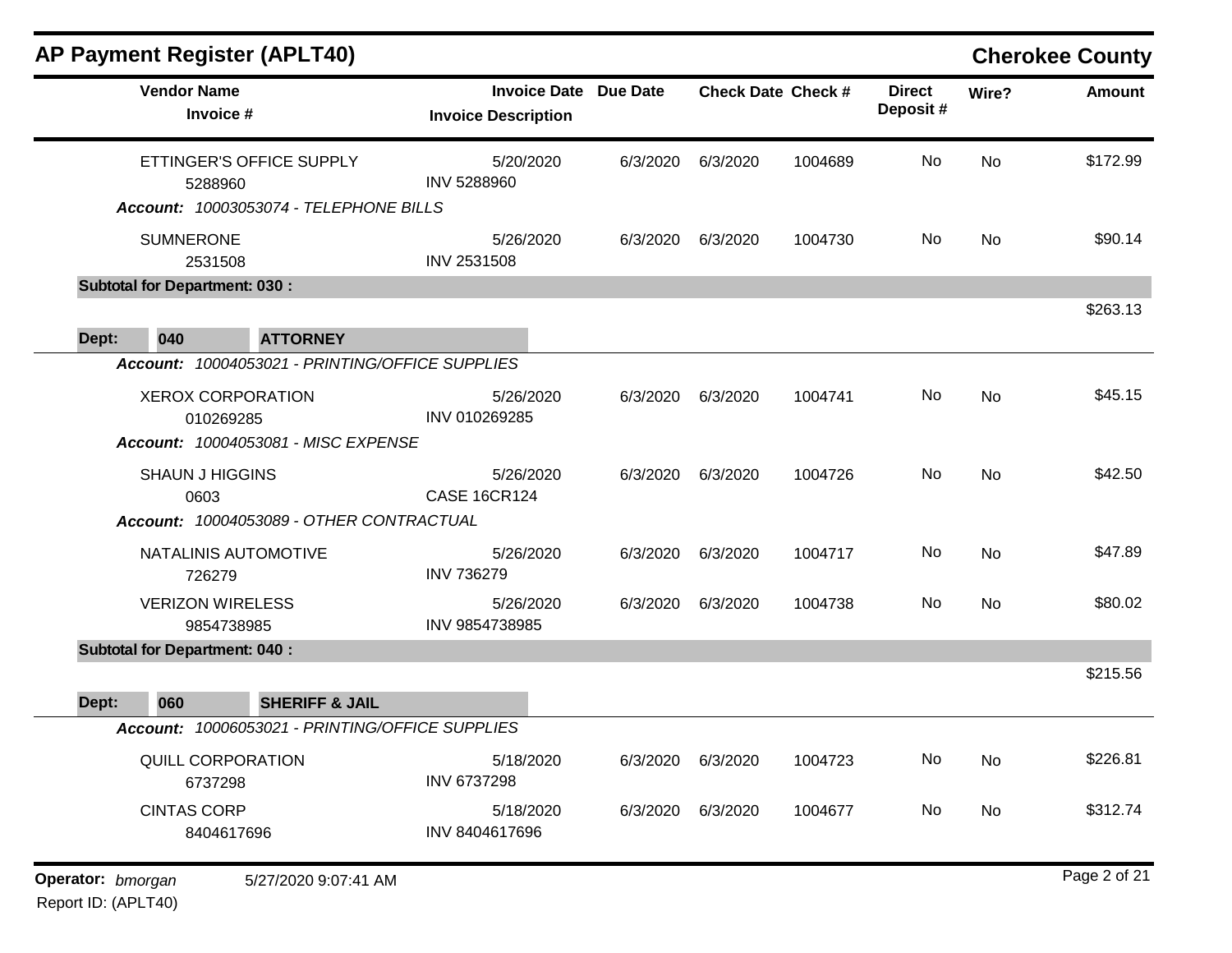# **AP Payment Register (APLT40) Cherokee County**

| <b>Vendor Name</b><br>Invoice #                      | <b>Invoice Date Due Date</b><br><b>Invoice Description</b> |          | <b>Check Date Check #</b> |         | <b>Direct</b><br>Deposit# | Wire?     | <b>Amount</b> |
|------------------------------------------------------|------------------------------------------------------------|----------|---------------------------|---------|---------------------------|-----------|---------------|
| <b>TURNKEY CORRECTIONS</b><br>861                    | 5/18/2020<br><b>INV 831</b>                                | 6/3/2020 | 6/3/2020                  | 1004736 | No                        | <b>No</b> | \$48.95       |
| Account: 10006053022 - EMPLOYEE UNIFORMS/ACCESSORIES |                                                            |          |                           |         |                           |           |               |
| SOUTHERN UNIFORM & EQUIPMENT<br>102278               | 5/22/2020<br><b>INV 102278</b>                             |          | 6/3/2020 6/3/2020         | 1004727 | No.                       | <b>No</b> | \$42.26       |
| Account: 10006053025 - PARTS/VEHICLE REPAIRS         |                                                            |          |                           |         |                           |           |               |
| NATALINIS AUTOMOTIVE<br>736837                       | 5/26/2020<br><b>INV 736837</b>                             |          | 6/3/2020 6/3/2020         | 1004717 | No                        | No        | \$570.98      |
| NATALINIS AUTOMOTIVE<br>735907                       | 5/18/2020<br><b>INV 735907</b>                             |          | 6/3/2020 6/3/2020         | 1004717 | No                        | No        | \$35.16       |
| MIKE CARPINO FORD MERCURY INC<br>63844               | 5/18/2020<br><b>INV 63844</b>                              | 6/3/2020 | 6/3/2020                  | 1004713 | No.                       | <b>No</b> | \$271.06      |
| MIKE CARPINO FORD MERCURY INC<br>113106              | 5/18/2020<br><b>INV 113106</b>                             | 6/3/2020 | 6/3/2020                  | 1004713 | No                        | No        | \$1,300.25    |
| KANSASLAND TIRE OF PITTSBURG<br>191684               | 5/18/2020<br><b>INV 191684</b>                             |          | 6/3/2020 6/3/2020         | 1004702 | No.                       | <b>No</b> | \$510.58      |
| NATALINIS AUTOMOTIVE<br>735897                       | 5/18/2020<br><b>INV 735897</b>                             | 6/3/2020 | 6/3/2020                  | 1004717 | No.                       | No        | \$13.26       |
| NATALINIS AUTOMOTIVE<br>735904                       | 5/18/2020<br><b>INV 735904</b>                             | 6/3/2020 | 6/3/2020                  | 1004717 | No.                       | <b>No</b> | \$30.48       |
| NATALINIS AUTOMOTIVE<br>735975                       | 5/18/2020<br><b>INV 735975</b>                             | 6/3/2020 | 6/3/2020                  | 1004717 | No                        | <b>No</b> | \$20.22       |
| NATALINIS AUTOMOTIVE<br>736019                       | 5/18/2020<br><b>INV 736019</b>                             | 6/3/2020 | 6/3/2020                  | 1004717 | No                        | <b>No</b> | \$14.99       |
| NATALINIS AUTOMOTIVE<br>736568                       | 5/18/2020<br><b>INV 736568</b>                             | 6/3/2020 | 6/3/2020                  | 1004715 | No                        | No        | \$11.02       |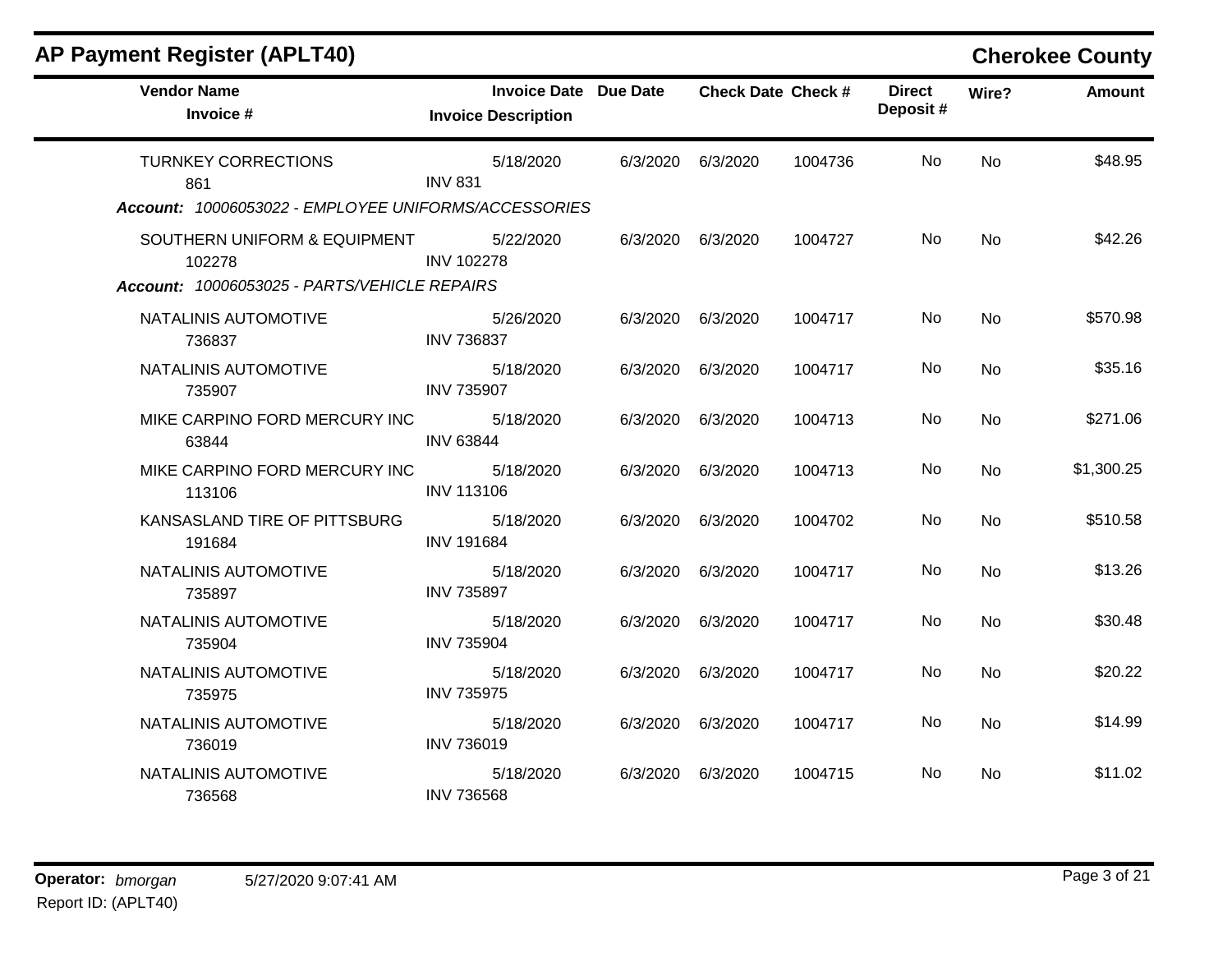| <b>AP Payment Register (APLT40)</b>             |                                                            |          |                   |                           |                           |           | <b>Cherokee County</b> |
|-------------------------------------------------|------------------------------------------------------------|----------|-------------------|---------------------------|---------------------------|-----------|------------------------|
| <b>Vendor Name</b><br>Invoice #                 | <b>Invoice Date Due Date</b><br><b>Invoice Description</b> |          |                   | <b>Check Date Check #</b> | <b>Direct</b><br>Deposit# | Wire?     | <b>Amount</b>          |
| NATALINIS AUTOMOTIVE<br>736574                  | 5/18/2020<br><b>INV 736574</b>                             |          | 6/3/2020 6/3/2020 | 1004715                   | No.                       | <b>No</b> | \$34.49                |
| KANSASLAND TIRE OF PITTSBURG<br>2128            | 5/18/2020<br><b>INV 2128</b>                               | 6/3/2020 | 6/3/2020          | 1004702                   | No                        | <b>No</b> | \$1,108.20             |
| NATALINIS AUTOMOTIVE<br>736867                  | 5/26/2020<br><b>INV 736867</b>                             | 6/3/2020 | 6/3/2020          | 1004717                   | No.                       | <b>No</b> | (\$31.67)              |
| NATALINIS AUTOMOTIVE<br>737079                  | 5/26/2020<br><b>INV 737079</b>                             | 6/3/2020 | 6/3/2020          | 1004716                   | No                        | No        | \$8.19                 |
| NATALINIS AUTOMOTIVE<br>736947                  | 5/26/2020<br><b>INV 736947</b>                             |          | 6/3/2020 6/3/2020 | 1004715                   | No.                       | No        | \$11.02                |
| Account: 10006053040 - JANITORIAL SUPPLIES      |                                                            |          |                   |                           |                           |           |                        |
| <b>HENRY KRAFT INC</b><br>303720                | 5/22/2020<br><b>INV 303720</b>                             |          | 6/3/2020 6/3/2020 | 1004696                   | No.                       | <b>No</b> | \$282.54               |
| TRUE VALUE COLUMBUS<br>A406685                  | 5/18/2020<br><b>TRANS A406685</b>                          | 6/3/2020 | 6/3/2020          | 1004735                   | No.                       | No        | \$11.99                |
| Account: 10006053068 - OTHER COMMODITIES        |                                                            |          |                   |                           |                           |           |                        |
| <b>FARMERS COOPERATIVE ASSOCIATION</b><br>88099 | 5/22/2020<br><b>INV 88099</b>                              | 6/3/2020 | 6/3/2020          | 1004690                   | No.                       | No        | \$23.85                |
| Account: 10006053072 - GAS, ELECTRIC, WATER     |                                                            |          |                   |                           |                           |           |                        |
| PRO SOLUTIONS, LLC<br>202004193                 | 5/22/2020<br>INV 2020-04-193                               |          | 6/3/2020 6/3/2020 | 1004721                   | No.                       | <b>No</b> | \$328.50               |
| EMPIRE DISTRICT ELECTRIC COMPANY<br>0603        | 5/18/2020<br>ACCT 643108-13-7                              | 6/3/2020 | 6/3/2020          | 1004688                   | No.                       | <b>No</b> | \$2,969.80             |
| Account: 10006053076 - PROFESSIONAL SERVICES    |                                                            |          |                   |                           |                           |           |                        |
| MIDWEST RADAR & EQUIPMENT<br>167436             | 5/22/2020<br><b>INV 167436</b>                             | 6/3/2020 | 6/3/2020          | 1004712                   | No.                       | No        | \$420.00               |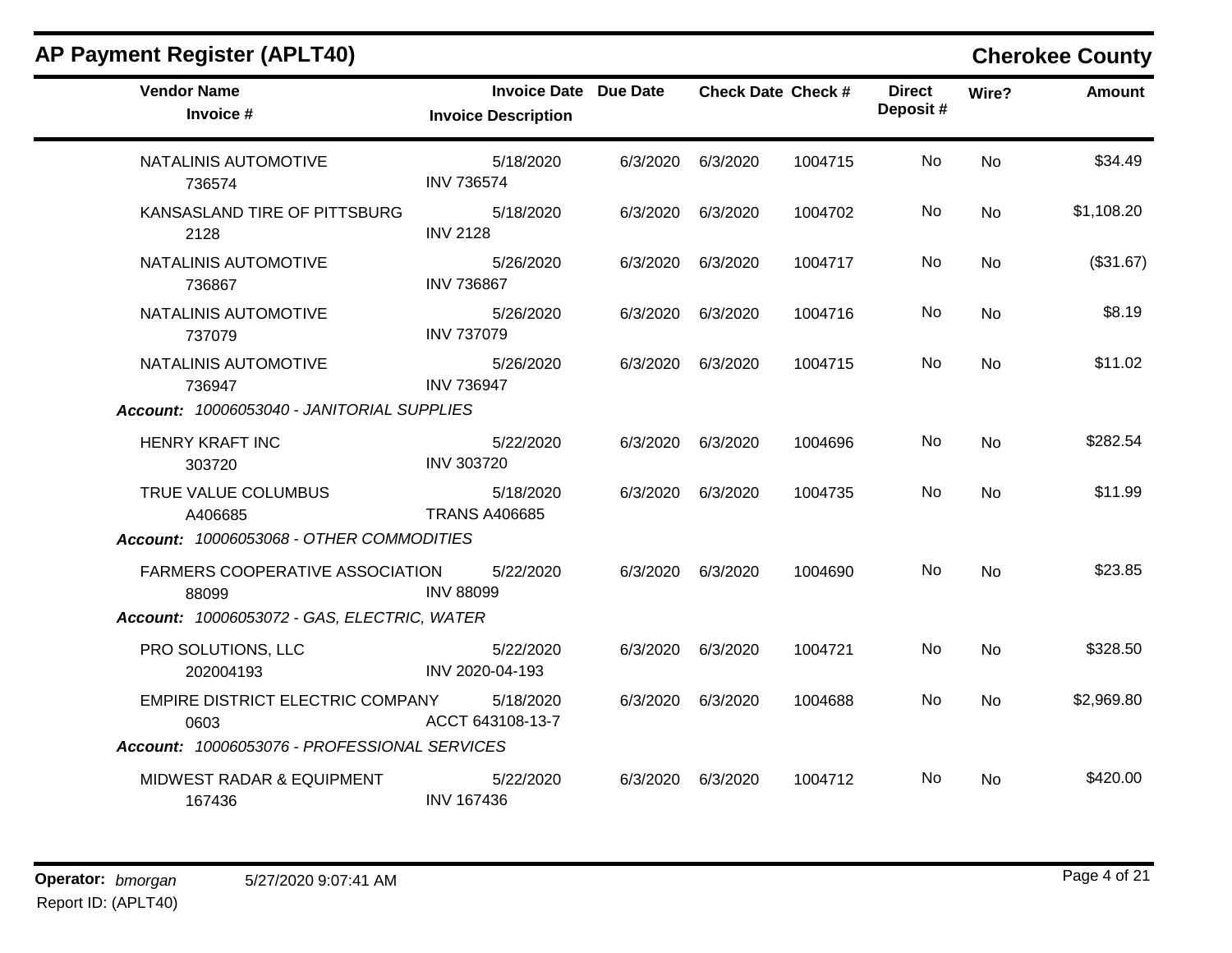# **AP Payment Register (APLT40) Cherokee County**

| <b>Vendor Name</b><br>Invoice #                                                           | Invoice Date Due Date<br><b>Invoice Description</b> |          | <b>Check Date Check #</b> |         | <b>Direct</b><br>Deposit# | Wire?     | <b>Amount</b> |
|-------------------------------------------------------------------------------------------|-----------------------------------------------------|----------|---------------------------|---------|---------------------------|-----------|---------------|
| MIDWEST RADAR & EQUIPMENT<br>167437<br>Account: 10006053080 - MAINTENANCE/BLDGS & GROUNDS | 5/22/2020<br><b>INV 167437</b>                      | 6/3/2020 | 6/3/2020                  | 1004712 | <b>No</b>                 | <b>No</b> | \$175.00      |
| TRUE VALUE COLUMBUS<br>A407639                                                            | 5/22/2020<br><b>TRANS A407639</b>                   | 6/3/2020 | 6/3/2020                  | 1004735 | No                        | <b>No</b> | \$59.34       |
| NATALINIS AUTOMOTIVE<br>736976                                                            | 5/22/2020<br><b>INV 736976</b>                      | 6/3/2020 | 6/3/2020                  | 1004716 | No.                       | <b>No</b> | \$17.97       |
| TRUE VALUE COLUMBUS<br>A406942                                                            | 5/18/2020<br><b>TRANS A406942</b>                   | 6/3/2020 | 6/3/2020                  | 1004735 | No                        | No        | \$105.53      |
| TRUE VALUE COLUMBUS<br>A407718                                                            | 5/22/2020<br><b>TRANS A407718</b>                   | 6/3/2020 | 6/3/2020                  | 1004735 | No                        | No        | \$49.95       |
| TRUE VALUE COLUMBUS<br>B14835                                                             | 5/22/2020<br><b>TRANS B14835</b>                    | 6/3/2020 | 6/3/2020                  | 1004735 | No                        | <b>No</b> | \$73.81       |
| ALLIED REFRIGERATION, INC<br>089312<br>Account: 10006053083 - EQUIPMENT LEASE/RENTAL      | 5/22/2020<br>INV 089312                             | 6/3/2020 | 6/3/2020                  | 1004662 | No                        | <b>No</b> | \$284.00      |
| <b>TOSHIBA FINANCIAL SERVICES</b><br>26966741<br>Account: 10006053732 - INMATE FOOD       | 5/18/2020<br>INV 26966741                           | 6/3/2020 | 6/3/2020                  | 1004733 | No                        | <b>No</b> | \$271.95      |
| CONSOLIDATED CORRECTIONAL FOOD SE<br>21051320                                             | 5/22/2020<br>INV 21051320                           | 6/3/2020 | 6/3/2020                  | 1004683 | No                        | <b>No</b> | \$6,321.75    |
| CONSOLIDATED CORRECTIONAL FOOD SE<br>19051320                                             | 5/22/2020<br>INV 19051320                           | 6/3/2020 | 6/3/2020                  | 1004683 | No.                       | <b>No</b> | \$8,132.65    |
| Account: 10006053737 - INMATE PERSONAL ITEMS                                              |                                                     |          |                           |         |                           |           |               |
| <b>TURNKEY CORRECTIONS</b><br>10005216                                                    | 5/22/2020<br>INV 10005216                           | 6/3/2020 | 6/3/2020                  | 1004736 | No.                       | No        | \$897.59      |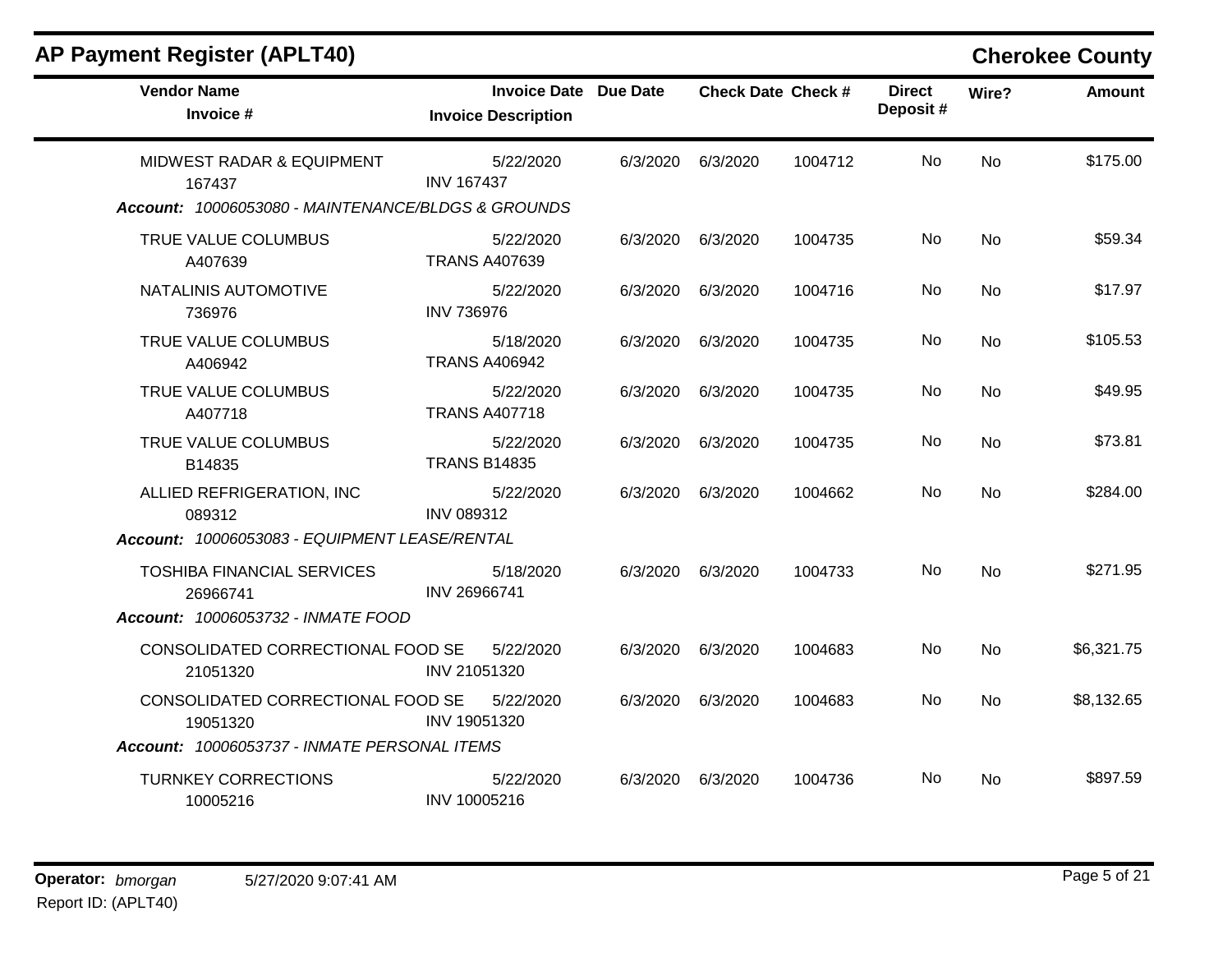| <b>AP Payment Register (APLT40)</b>             |                                                                |          |          |                           |                           |           | <b>Cherokee County</b> |
|-------------------------------------------------|----------------------------------------------------------------|----------|----------|---------------------------|---------------------------|-----------|------------------------|
| <b>Vendor Name</b><br>Invoice #                 | <b>Invoice Date Due Date</b><br><b>Invoice Description</b>     |          |          | <b>Check Date Check #</b> | <b>Direct</b><br>Deposit# | Wire?     | <b>Amount</b>          |
| <b>TURNKEY CORRECTIONS</b><br>10004971          | 5/18/2020<br>INV 10004971                                      | 6/3/2020 | 6/3/2020 | 1004736                   | No                        | <b>No</b> | \$9.00                 |
| <b>TURNKEY CORRECTIONS</b><br>10005130          | 5/18/2020<br>INV 10005130                                      | 6/3/2020 | 6/3/2020 | 1004736                   | No.                       | No        | \$145.77               |
| <b>TURNKEY CORRECTIONS</b><br>10004333          | 5/18/2020<br>INV 10004333                                      | 6/3/2020 | 6/3/2020 | 1004736                   | No                        | <b>No</b> | \$570.46               |
| Account: 10006053786 - INMATE MEDICAL           |                                                                |          |          |                           |                           |           |                        |
| <b>MERCY COLUMBUS</b><br>9400004074601          | 5/22/2020<br>94000004074601/NEGOT RATE                         | 6/3/2020 | 6/3/2020 | 1004710                   | No.                       | No        | \$109.85               |
| <b>WELLPATH LLC</b><br>0065801                  | 5/22/2020<br>INV 0065801                                       | 6/3/2020 | 6/3/2020 | 1004740                   | No                        | <b>No</b> | \$36.00                |
| <b>MERCY COLUMBUS</b><br>22019063800            | 5/22/2020<br>CONTROL #220-190638-00 NEGOT. RATE                | 6/3/2020 | 6/3/2020 | 1004710                   | No                        | <b>No</b> | \$591.79               |
| DIRECT BENEFIT SOLUTIONS<br>2019-353            | 5/22/2020<br>INV 2019-353                                      | 6/3/2020 | 6/3/2020 | 1004686                   | No.                       | No        | \$1,447.20             |
| <b>Subtotal for Department: 060:</b>            |                                                                |          |          |                           |                           |           |                        |
| 070<br><b>DISTRICT COURT</b><br>Dept:           |                                                                |          |          |                           |                           |           | \$27,875.28            |
| Account: 10007053021 - PRINTING/OFFICE SUPPLIES |                                                                |          |          |                           |                           |           |                        |
| ETTINGER'S OFFICE SUPPLY<br>5287360             | 5/22/2020<br><b>INV 5287360</b>                                | 6/3/2020 | 6/3/2020 | 1004689                   | <b>No</b>                 | <b>No</b> | \$359.83               |
| Account: 10007053073 - TRANSPORTATION           |                                                                |          |          |                           |                           |           |                        |
| <b>MAC YOUNG</b><br>0603                        | 5/22/2020<br><b>TRAVEL EXPENSE</b>                             | 6/3/2020 | 6/3/2020 | 1004706                   | No.                       | <b>No</b> | \$273.81               |
| Account: 10007053075 - DUES/SUBSCRIPTIONS       |                                                                |          |          |                           |                           |           |                        |
| <b>LADELL F TURLEY CSR</b><br>0603              | 5/22/2020<br>REIMB 2020 KS CERTIFIED COURT REPORT REGISTRATION | 6/3/2020 | 6/3/2020 | 1004705                   | No.                       | No        | \$50.00                |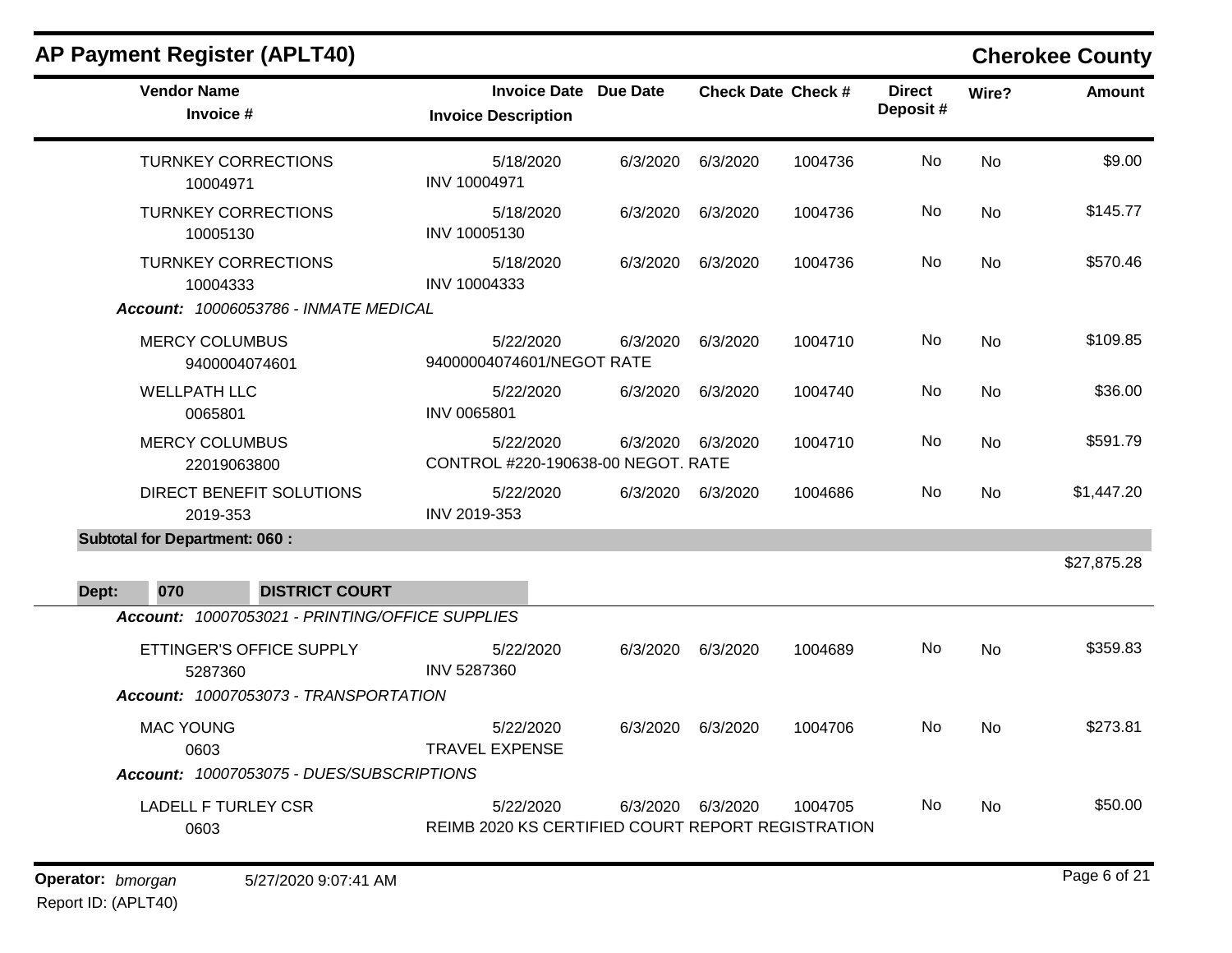| <b>AP Payment Register (APLT40)</b>           |                                                            |          |          |                           |                           |           | <b>Cherokee County</b> |
|-----------------------------------------------|------------------------------------------------------------|----------|----------|---------------------------|---------------------------|-----------|------------------------|
| <b>Vendor Name</b><br>Invoice #               | <b>Invoice Date Due Date</b><br><b>Invoice Description</b> |          |          | <b>Check Date Check #</b> | <b>Direct</b><br>Deposit# | Wire?     | <b>Amount</b>          |
| Account: 10007053083 - EQUIPMENT LEASE/RENTAL |                                                            |          |          |                           |                           |           |                        |
| <b>CULLIGAN OF JOPLIN</b><br>165954           | 5/22/2020<br><b>INV 165954</b>                             | 6/3/2020 | 6/3/2020 | 1004685                   | No                        | <b>No</b> | \$19.50                |
| Account: 10007053089 - OTHER CONTRACTUAL      |                                                            |          |          |                           |                           |           |                        |
| <b>DOUGLAS ROPER STEELE</b><br>0603           | 5/22/2020<br>MONTHLY ATTY/ CO CONTRACT                     | 6/3/2020 | 6/3/2020 | 1004687                   | No.                       | <b>No</b> | \$2,750.00             |
| <b>MELANIE BINGHAM</b><br>0603                | 5/22/2020<br>MONTHLY ATTY/CO CONTRACT                      | 6/3/2020 | 6/3/2020 | 1004709                   | No                        | <b>No</b> | \$2,750.00             |
| <b>JOANNA L DERFELT</b><br>0603               | 5/22/2020<br>MONTLY ATTY/CO CONTRACT                       | 6/3/2020 | 6/3/2020 | 1004699                   | No                        | <b>No</b> | \$2,750.00             |
| <b>OLIVER KENT LYNCH</b><br>20562614          | 5/22/2020<br>REIMB STANDARD PRO ANNUAL                     | 6/3/2020 | 6/3/2020 | 1004718                   | No                        | No        | \$177.11               |
| <b>CANDACE BREWSTER GAYOSO</b><br>0603        | 5/22/2020<br>MONTHLY ATTY/CO CONTRACT                      | 6/3/2020 | 6/3/2020 | 1004667                   | No                        | No        | \$2,750.00             |
| ASSURED PARTNERS JAMISON LLC<br>65387         | 5/22/2020<br><b>INV 65387</b>                              | 6/3/2020 | 6/3/2020 | 1004664                   | No                        | <b>No</b> | \$2,032.02             |
| <b>Subtotal for Department: 070:</b>          |                                                            |          |          |                           |                           |           |                        |
|                                               |                                                            |          |          |                           |                           |           | \$13,912.27            |
| 080<br><b>COURTHOUSE</b><br>Dept:             |                                                            |          |          |                           |                           |           |                        |
| Account: 10008053040 - JANITORIAL SUPPLIES    |                                                            |          |          |                           |                           |           |                        |
| <b>CINTAS #459</b><br>4050925970              | 5/21/2020<br>INV 4050925970                                | 6/3/2020 | 6/3/2020 | 1004676                   | No                        | <b>No</b> | \$67.25                |
| <b>CINTAS #459</b><br>4050352365              | 5/18/2020<br>INV 4050352365                                | 6/3/2020 | 6/3/2020 | 1004676                   | No                        | No        | \$135.38               |
| ETTINGER'S OFFICE SUPPLY<br>5288420           | 5/20/2020<br><b>INV 5288420</b>                            | 6/3/2020 | 6/3/2020 | 1004689                   | No.                       | No        | \$266.27               |

*Account: 10008053072 - GAS, ELECTRIC, WATER*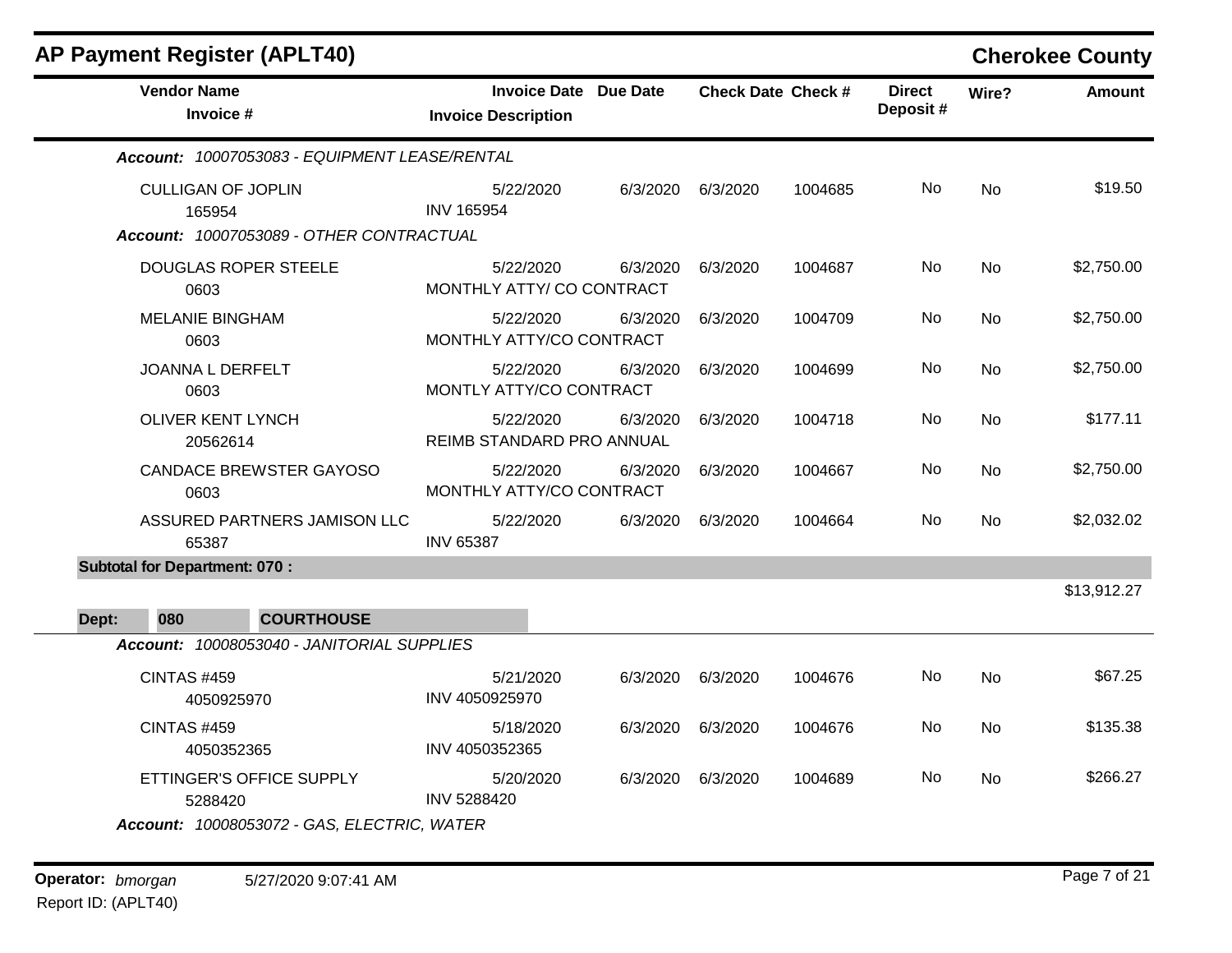| <b>AP Payment Register (APLT40)</b>                                                              |                                                            |          |                   |                           |                           |           | <b>Cherokee County</b> |
|--------------------------------------------------------------------------------------------------|------------------------------------------------------------|----------|-------------------|---------------------------|---------------------------|-----------|------------------------|
| <b>Vendor Name</b><br>Invoice #                                                                  | <b>Invoice Date Due Date</b><br><b>Invoice Description</b> |          |                   | <b>Check Date Check #</b> | <b>Direct</b><br>Deposit# | Wire?     | <b>Amount</b>          |
| PRO SOLUTIONS, LLC<br>202004194                                                                  | 5/18/2020<br>INV 202004194                                 | 6/3/2020 | 6/3/2020          | 1004721                   | No                        | <b>No</b> | \$78.20                |
| EMPIRE DISTRICT ELECTRIC COMPANY<br>0603 CH<br>Account: 10008053078 - LEGAL PRINTING/ADVERTISING | 5/26/2020<br>ACCT 305532-35-0                              | 6/3/2020 | 6/3/2020          | 1004688                   | No.                       | <b>No</b> | \$1,468.46             |
| <b>COLUMBUS NEWS REPORT</b><br>0603<br>Account: 10008053079 - MAINT/REPAIRS MACH/EQUIP           | 5/18/2020<br>LEGAL NOTICE/CDGB FUNDING APP                 |          | 6/3/2020 6/3/2020 | 1004680                   | No                        | <b>No</b> | \$24.00                |
| <b>JOE HARDING INC</b><br>17183<br>Account: 10008053080 - MAINTENANCE/BLDGS & GROUNDS            | 5/18/2020<br><b>INV 17183</b>                              | 6/3/2020 | 6/3/2020          | 1004700                   | No.                       | <b>No</b> | \$199.50               |
| TOUCHTON ELECTRIC INC<br>50570                                                                   | 5/18/2020<br><b>INV 50570</b>                              | 6/3/2020 | 6/3/2020          | 1004734                   | No                        | <b>No</b> | \$34.00                |
| Account: 10008053083 - EQUIPMENT LEASE/RENTAL                                                    |                                                            |          |                   |                           |                           |           |                        |
| FEDERAL PROTECTION INC<br>0641570                                                                | 5/22/2020<br>INV 0641570                                   | 6/3/2020 | 6/3/2020          | 1004691                   | No                        | <b>No</b> | \$32.70                |
| <b>CULLIGAN OF JOPLIN</b><br>167000                                                              | 5/22/2020<br><b>INV 167000</b>                             | 6/3/2020 | 6/3/2020          | 1004685                   | No                        | <b>No</b> | \$25.80                |
| Account: 10008053089 - OTHER CONTRACTUAL                                                         |                                                            |          |                   |                           |                           |           |                        |
| FEDERAL PROTECTION INC<br>0641396                                                                | 5/22/2020<br>INV 0641396                                   | 6/3/2020 | 6/3/2020          | 1004691                   | No                        | No        | \$141.00               |
| <b>FORENSIC MEDICAL</b><br>15347                                                                 | 5/18/2020<br><b>INV 15347</b>                              | 6/3/2020 | 6/3/2020          | 1004693                   | No.                       | No        | \$3,354.00             |
| <b>MERCY COLUMBUS</b><br>0603 CH                                                                 | 5/18/2020<br>#9400004103301                                | 6/3/2020 | 6/3/2020          | 1004710                   | No.                       | No        | \$130.00               |
| <b>MERCY COLUMBUS</b><br>0603                                                                    | 5/18/2020<br>#9400004103300                                | 6/3/2020 | 6/3/2020          | 1004710                   | No                        | <b>No</b> | \$157.00               |
|                                                                                                  |                                                            |          |                   |                           |                           |           |                        |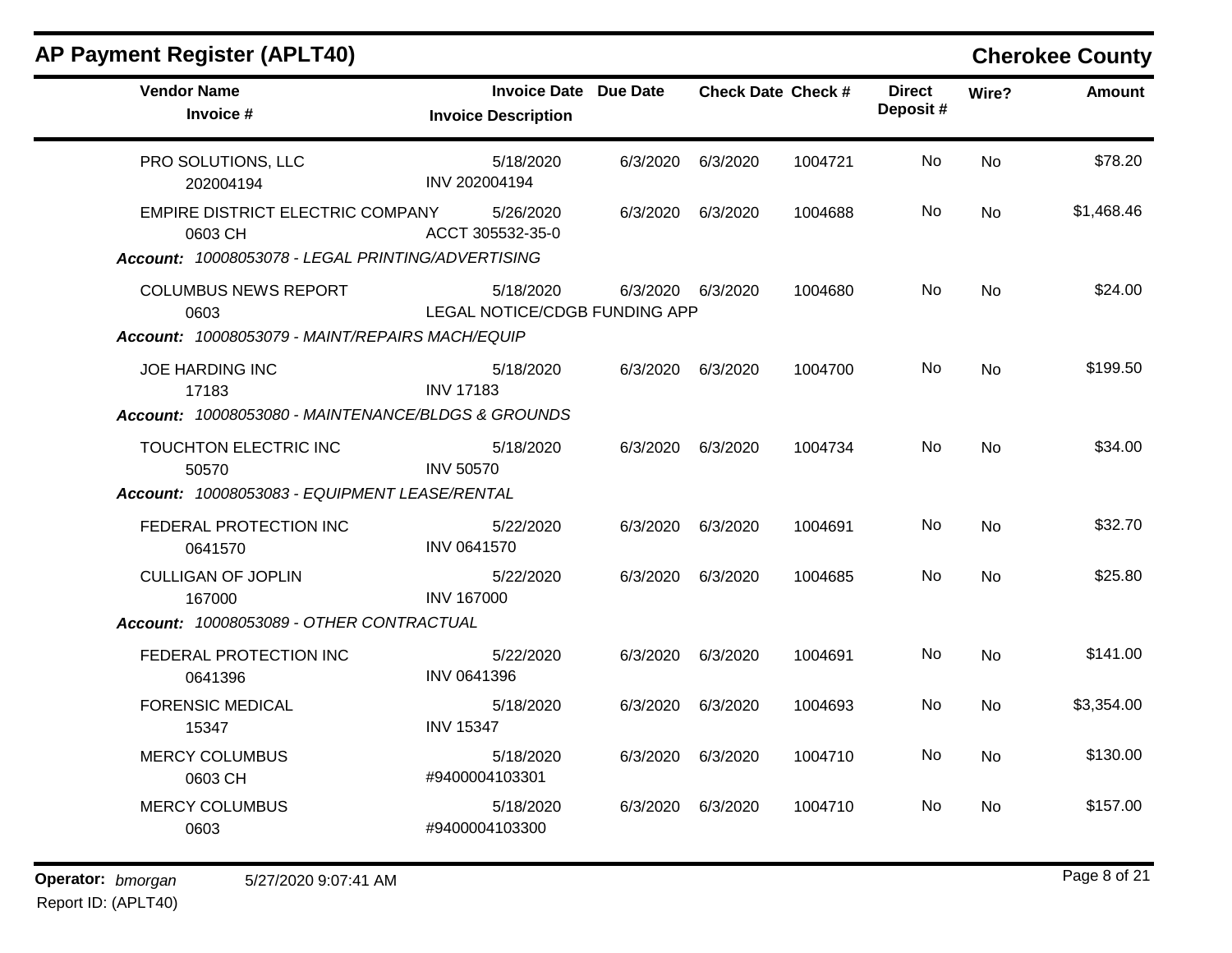| <b>AP Payment Register (APLT40)</b>                                            |                                                              |          |                           |         |                           |       | <b>Cherokee County</b> |
|--------------------------------------------------------------------------------|--------------------------------------------------------------|----------|---------------------------|---------|---------------------------|-------|------------------------|
| <b>Vendor Name</b><br>Invoice #                                                | <b>Invoice Date</b><br><b>Invoice Description</b>            | Due Date | <b>Check Date Check #</b> |         | <b>Direct</b><br>Deposit# | Wire? | <b>Amount</b>          |
| PITNEY BOWES PURCHASE POWER<br>0603                                            | 5/20/2020<br>ACCT 8000 9000 0557 1587                        | 6/3/2020 | 6/3/2020                  | 1004719 | No                        | No    | \$6,145.59             |
| JEFFERY ALLEN RENN<br>0603                                                     | 5/18/2020<br>REFUND 2020 DELINQ PROP TAX SALE, QUICK REF 601 |          | 6/3/2020 6/3/2020         | 1004698 | No                        | No    | \$200.00               |
| <b>Subtotal for Department: 080:</b>                                           |                                                              |          |                           |         |                           |       |                        |
| 090<br>Dept:<br><b>EMERGENCY PREPAREDNESS</b>                                  |                                                              |          |                           |         |                           |       | \$12,459.15            |
| Account: 10009053028 - COMPUTER SUPPLIES                                       |                                                              |          |                           |         |                           |       |                        |
| <b>STRONGHOLD DATA</b><br>32526<br>Account: 10009053072 - GAS, ELECTRIC, WATER | 5/18/2020<br><b>INV 32526</b>                                | 6/3/2020 | 6/3/2020                  | 1004729 | No                        | No    | \$739.82               |
| EMPIRE DISTRICT ELECTRIC COMPANY<br>0603 EP                                    | 5/21/2020<br>ACCT 122003-60-1                                | 6/3/2020 | 6/3/2020                  | 1004688 | No                        | No    | \$109.35               |
| <b>Subtotal for Department: 090:</b>                                           |                                                              |          |                           |         |                           |       |                        |
| 170<br><b>JUVENILE DETENTION</b><br>Dept:                                      |                                                              |          |                           |         |                           |       | \$849.17               |
| Account: 10017053089 - OTHER CONTRACTUAL                                       |                                                              |          |                           |         |                           |       |                        |
| SEK REGIONAL JUVENILE DETENTION CTR<br>6738                                    | 5/18/2020<br><b>INV 6738</b>                                 | 6/3/2020 | 6/3/2020                  | 1004725 | No                        | No    | \$8,939.00             |
| <b>Subtotal for Department: 170:</b>                                           |                                                              |          |                           |         |                           |       |                        |
| 180<br><b>GENEOLOGY SOCIETY</b><br>Dept:                                       |                                                              |          |                           |         |                           |       | \$8,939.00             |
| Account: 10018053089 - OTHER CONTRACTUAL                                       |                                                              |          |                           |         |                           |       |                        |
| <b>CCKG-H SOCIETY INC</b><br>0603                                              | 5/22/2020<br><b>QUARTERLY DISTRIBUTION</b>                   | 6/3/2020 | 6/3/2020                  | 1004668 | No                        | No    | \$2,000.00             |
| <b>Subtotal for Department: 180:</b>                                           |                                                              |          |                           |         |                           |       |                        |
|                                                                                |                                                              |          |                           |         |                           |       | \$2,000.00             |
| Operator: bmorgan<br>5/27/2020 9:07:41 AM                                      |                                                              |          |                           |         |                           |       | Page 9 of 21           |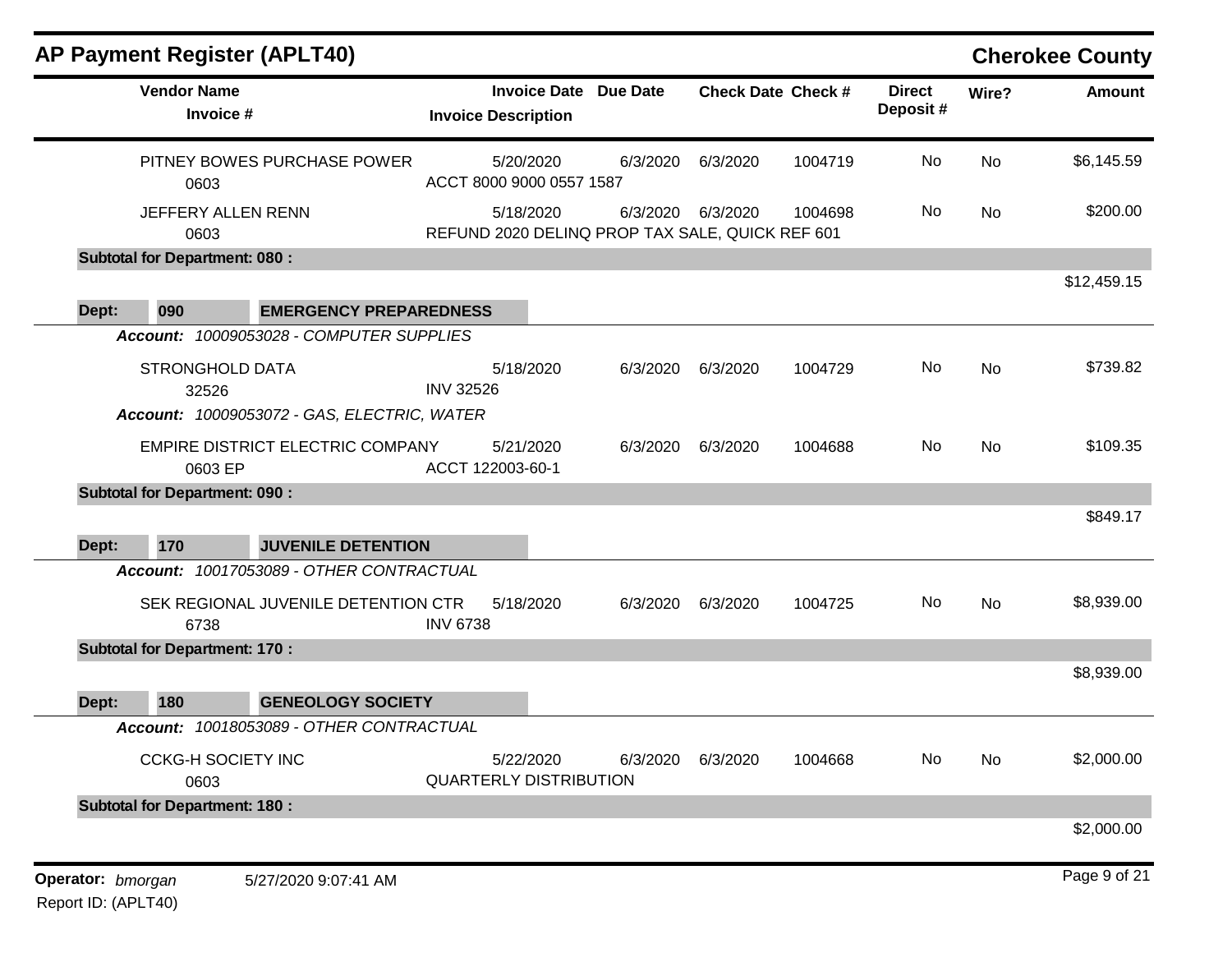|       |                                | <b>AP Payment Register (APLT40)</b>             |                                            |                              |          |                           |                           |           | <b>Cherokee County</b> |
|-------|--------------------------------|-------------------------------------------------|--------------------------------------------|------------------------------|----------|---------------------------|---------------------------|-----------|------------------------|
|       | <b>Vendor Name</b>             | Invoice #                                       | <b>Invoice Description</b>                 | <b>Invoice Date Due Date</b> |          | <b>Check Date Check #</b> | <b>Direct</b><br>Deposit# | Wire?     | <b>Amount</b>          |
| Dept: | 190                            | 911 MAPPING                                     |                                            |                              |          |                           |                           |           |                        |
|       |                                | Account: 10019053021 - PRINTING/OFFICE SUPPLIES |                                            |                              |          |                           |                           |           |                        |
|       |                                | QUILL CORPORATION<br>6977305                    | 5/22/2020<br><b>INV 6977305</b>            | 6/3/2020                     | 6/3/2020 | 1004723                   | No.                       | <b>No</b> | \$70.44                |
|       |                                | <b>Subtotal for Department: 190:</b>            |                                            |                              |          |                           |                           |           |                        |
| Dept: | 230                            | <b>ECONOMIC DEVELOPMENT</b>                     |                                            |                              |          |                           |                           |           | \$70.44                |
|       |                                | Account: 10023053089 - OTHER CONTRACTUAL        |                                            |                              |          |                           |                           |           |                        |
|       | 0603                           | CHEROKEE COUNTY ECONOMIC DEVELOP                | 5/22/2020<br><b>QUARTERLY DISTRIBUTION</b> | 6/3/2020                     | 6/3/2020 | 1004672                   | No                        | <b>No</b> | \$13,750.00            |
|       |                                | <b>Subtotal for Department: 230:</b>            |                                            |                              |          |                           |                           |           |                        |
|       |                                |                                                 |                                            |                              |          |                           |                           |           | \$13,750.00            |
|       | <b>Subtotal for Fund: 100:</b> |                                                 |                                            |                              |          |                           |                           |           |                        |
| Fund: | 110                            | <b>ROAD AND BRIDGE</b>                          |                                            |                              |          |                           |                           |           | \$80,724.27            |
| Dept: | 000                            | <b>NON-DEPARTMENTAL</b>                         |                                            |                              |          |                           |                           |           |                        |
|       |                                | Account: 11000053031 - DIESEL FUEL              |                                            |                              |          |                           |                           |           |                        |
|       |                                | MFA OIL - NEOSHO 1055<br>1699859 HWY            | 5/15/2020<br>INV #1699859                  | 6/3/2020                     | 6/3/2020 | 1004711                   | <b>No</b>                 | <b>No</b> | \$315.92               |
|       |                                | MFA OIL - NEOSHO 1055<br>1705328 HWY            | 5/20/2020<br>INV #1705328                  | 6/3/2020                     | 6/3/2020 | 1004711                   | No.                       | <b>No</b> | \$328.28               |
|       |                                | MFA OIL - NEOSHO 1055<br>1699842 HWY            | 5/15/2020<br>INV #1699842                  | 6/3/2020                     | 6/3/2020 | 1004711                   | No                        | No        | \$295.25               |
|       |                                | MFA OIL - NEOSHO 1055<br>1705335 HWY            | 5/20/2020<br>INV #1705335                  | 6/3/2020                     | 6/3/2020 | 1004711                   | No                        | No.       | \$272.61               |
|       |                                | Account: 11000053032 - OIL/GREASE               |                                            |                              |          |                           |                           |           |                        |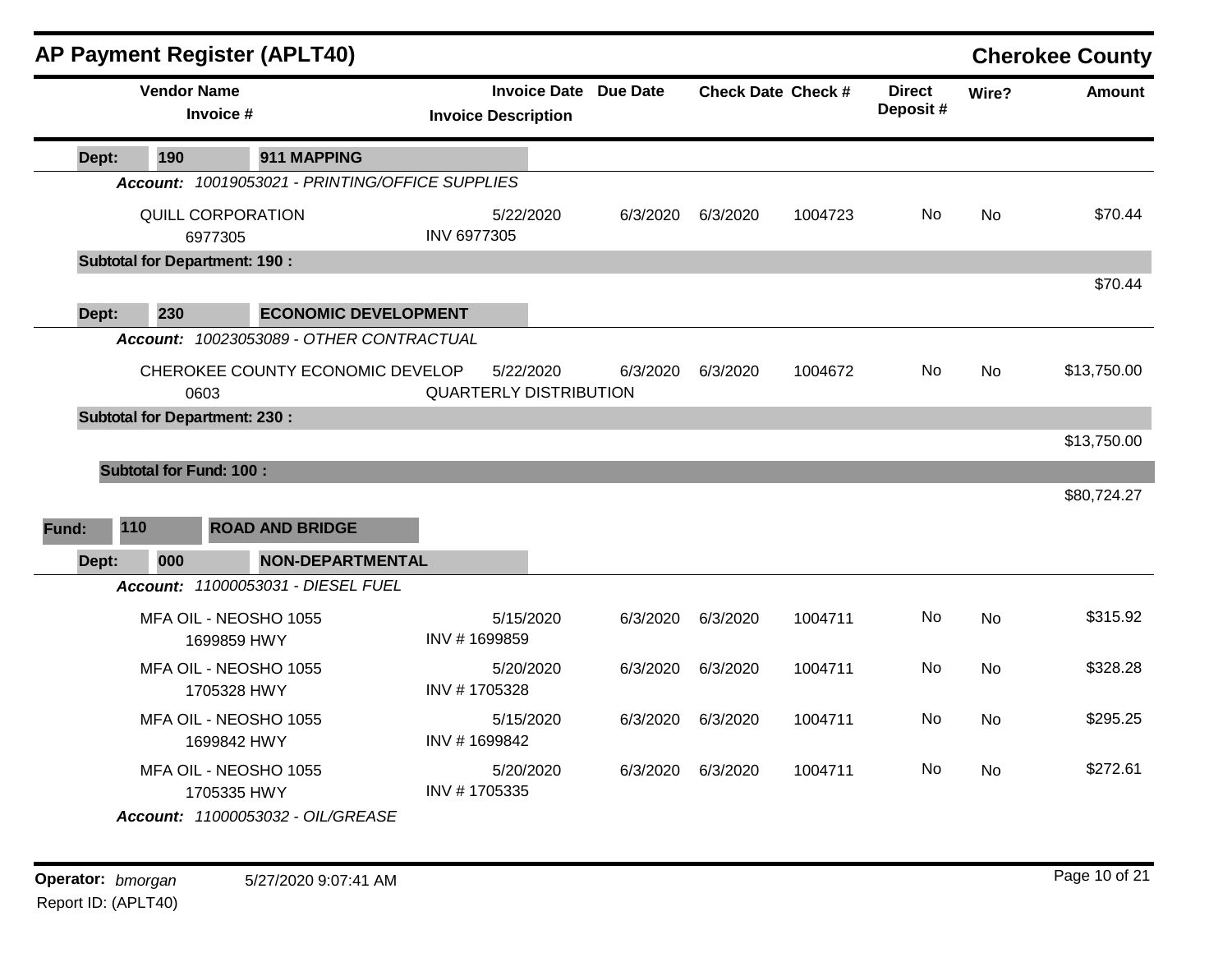| <b>AP Payment Register (APLT40)</b>                                                                  |                                                            |          |          |                           |                           |           | <b>Cherokee County</b> |
|------------------------------------------------------------------------------------------------------|------------------------------------------------------------|----------|----------|---------------------------|---------------------------|-----------|------------------------|
| <b>Vendor Name</b><br>Invoice #                                                                      | <b>Invoice Date Due Date</b><br><b>Invoice Description</b> |          |          | <b>Check Date Check #</b> | <b>Direct</b><br>Deposit# | Wire?     | <b>Amount</b>          |
| FROST OIL COMPANY<br>0209621-IN HWY                                                                  | 5/20/2020<br>INV # 0209621-IN                              | 6/3/2020 | 6/3/2020 | 1004694                   | No                        | No        | \$529.07               |
| FROST OIL COMPANY<br>0209139-IN HWY<br>Account: 11000053033 - TIRES                                  | 5/14/2020<br>INV # 0209139-IN                              | 6/3/2020 | 6/3/2020 | 1004694                   | No                        | <b>No</b> | \$393.77               |
| PURCELL TIRE & RUBBER COMPANY<br>2639397 HWY<br>Account: 11000053042 - BREAKROOM SUPPLIES            | 5/13/2020<br>INV #2639397                                  | 6/3/2020 | 6/3/2020 | 1004722                   | <b>No</b>                 | <b>No</b> | \$2,825.44             |
| APPLEMARKET<br>3325543 HWY<br>Account: 11000053074 - UTILITIES/TELEPHONE BILLS                       | 5/12/2020<br>INV #3325543                                  | 6/3/2020 | 6/3/2020 | 1004663                   | No.                       | No        | \$6.56                 |
| EMPIRE DISTRICT ELECTRIC COMPANY<br>854931-63-1 HWY 10                                               | 5/12/2020<br>ACCT # 854931-63-1                            | 6/3/2020 | 6/3/2020 | 1004688                   | No.                       | <b>No</b> | \$587.77               |
| EMPIRE DISTRICT ELECTRIC COMPANY<br>049852-69-2 11 HWY                                               | 5/12/2020<br>ACCT # 049852-69-2                            | 6/3/2020 | 6/3/2020 | 1004688                   | No                        | <b>No</b> | \$48.07                |
| EMPIRE DISTRICT ELECTRIC COMPANY<br>158630-59-0 HWY 10<br>Account: 11000053079 - MACHINERY/EQUIPMENT | 5/12/2020<br>ACCT #158630-59-0                             | 6/3/2020 | 6/3/2020 | 1004688                   | <b>No</b>                 | <b>No</b> | \$774.83               |
| JOPLIN FREIGHTLINER SALES INC<br>58833906 HWY                                                        | 5/12/2020<br>INV #58833906                                 | 6/3/2020 | 6/3/2020 | 1004701                   | No                        | <b>No</b> | (\$375.00)             |
| NATALINIS AUTOMOTIVE<br>736890 HWY                                                                   | 5/20/2020<br>INV #736890                                   | 6/3/2020 | 6/3/2020 | 1004715                   | No                        | <b>No</b> | \$3.59                 |
| NATALINIS AUTOMOTIVE<br>735791 HWY                                                                   | 5/12/2020<br>INV #735971                                   | 6/3/2020 | 6/3/2020 | 1004717                   | No.                       | <b>No</b> | \$17.38                |
| NATALINIS AUTOMOTIVE<br>735965 HWY                                                                   | 5/12/2020<br>INV #735965                                   | 6/3/2020 | 6/3/2020 | 1004717                   | No                        | <b>No</b> | \$17.48                |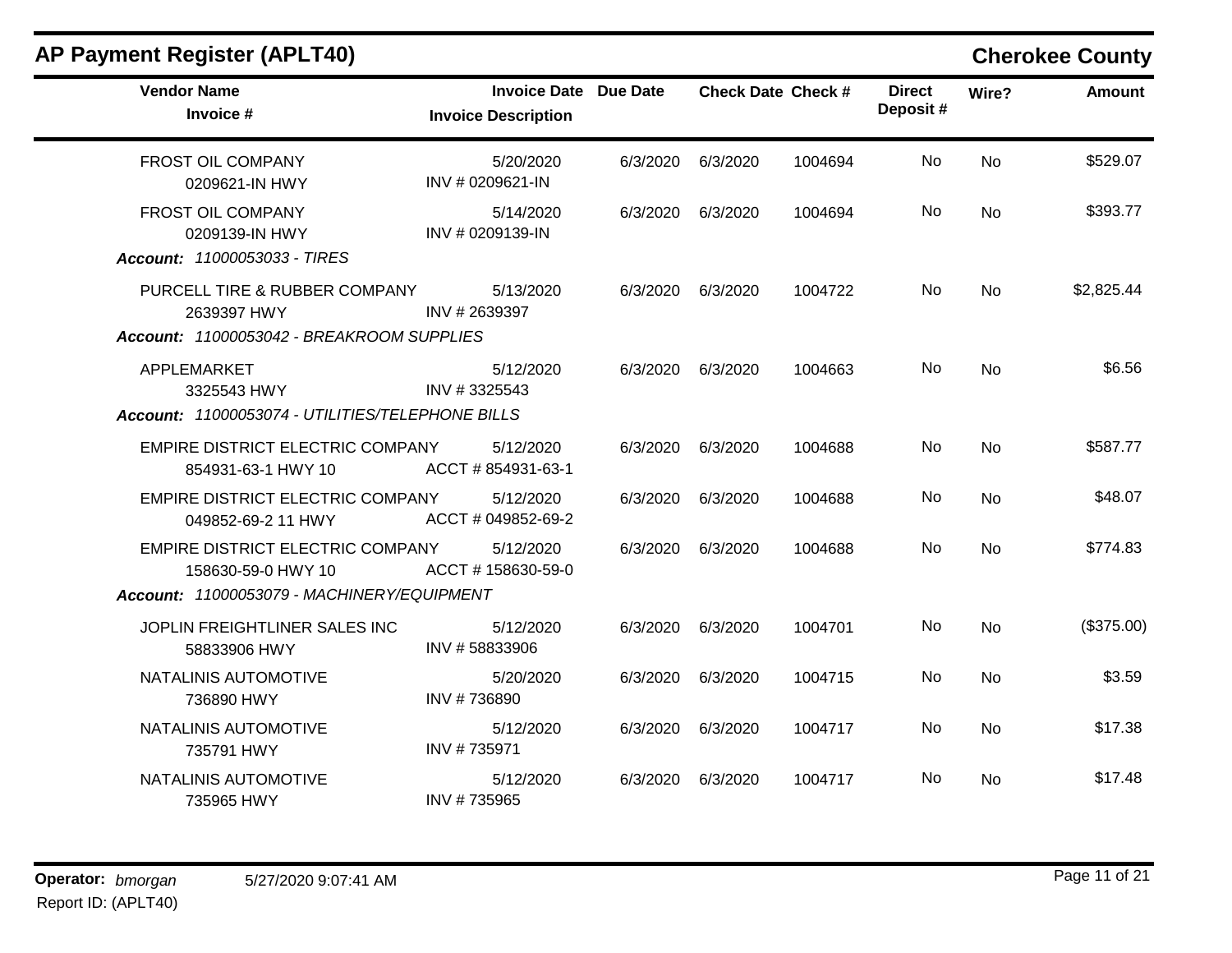|                            |                                 |                              |                      |                           |           | <b>Cherokee County</b> |
|----------------------------|---------------------------------|------------------------------|----------------------|---------------------------|-----------|------------------------|
| <b>Invoice Description</b> |                                 |                              |                      | <b>Direct</b><br>Deposit# | Wire?     | <b>Amount</b>          |
| 5/13/2020<br>INV #736079   | 6/3/2020                        | 6/3/2020                     | 1004717              | No                        | No        | \$34.96                |
| 5/14/2020<br>INV #736233   | 6/3/2020                        | 6/3/2020                     | 1004717              | No                        | No        | \$19.20                |
| 5/20/2020<br>INV #736868   | 6/3/2020                        | 6/3/2020                     | 1004715              | No                        | No        | \$99.54                |
| 5/14/2020<br>INV #58808906 | 6/3/2020                        | 6/3/2020                     | 1004701              | No                        | No        | \$13.75                |
| 5/20/2020<br>INV #736838   | 6/3/2020                        | 6/3/2020                     | 1004715              | No                        | <b>No</b> | \$52.75                |
| 5/19/2020<br>INV #51862282 | 6/3/2020                        | 6/3/2020                     | 1004692              | No                        | No        | \$170.92               |
| 5/19/2020<br>INV #736739   |                                 | 6/3/2020                     | 1004715              | No                        | No        | \$106.22               |
| 5/21/2020<br>INV # A407793 | 6/3/2020                        | 6/3/2020                     | 1004735              | No                        | No        | \$5.39                 |
| 5/18/2020<br>INV # 275286  | 6/3/2020                        | 6/3/2020                     | 1004690              | No                        | <b>No</b> | \$4.99                 |
| 5/18/2020<br>INV #736612   | 6/3/2020                        | 6/3/2020                     | 1004715              | No                        | No        | \$1.50                 |
| 5/19/2020<br>INV #736714   | 6/3/2020                        | 6/3/2020                     | 1004715              | No                        | No        | \$67.22                |
| 5/18/2020<br>INV #736621   | 6/3/2020                        | 6/3/2020                     | 1004715              | No                        | No        | \$17.99                |
| 5/18/2020<br>INV #736647   |                                 | 6/3/2020                     | 1004715              | No                        | <b>No</b> | \$20.56                |
| 5/15/2020<br>INV #736389   | 6/3/2020                        | 6/3/2020                     | 1004715              | No                        | No        | \$4.41                 |
|                            | FARMERS COOPERATIVE ASSOCIATION | <b>Invoice Date Due Date</b> | 6/3/2020<br>6/3/2020 | <b>Check Date Check #</b> |           |                        |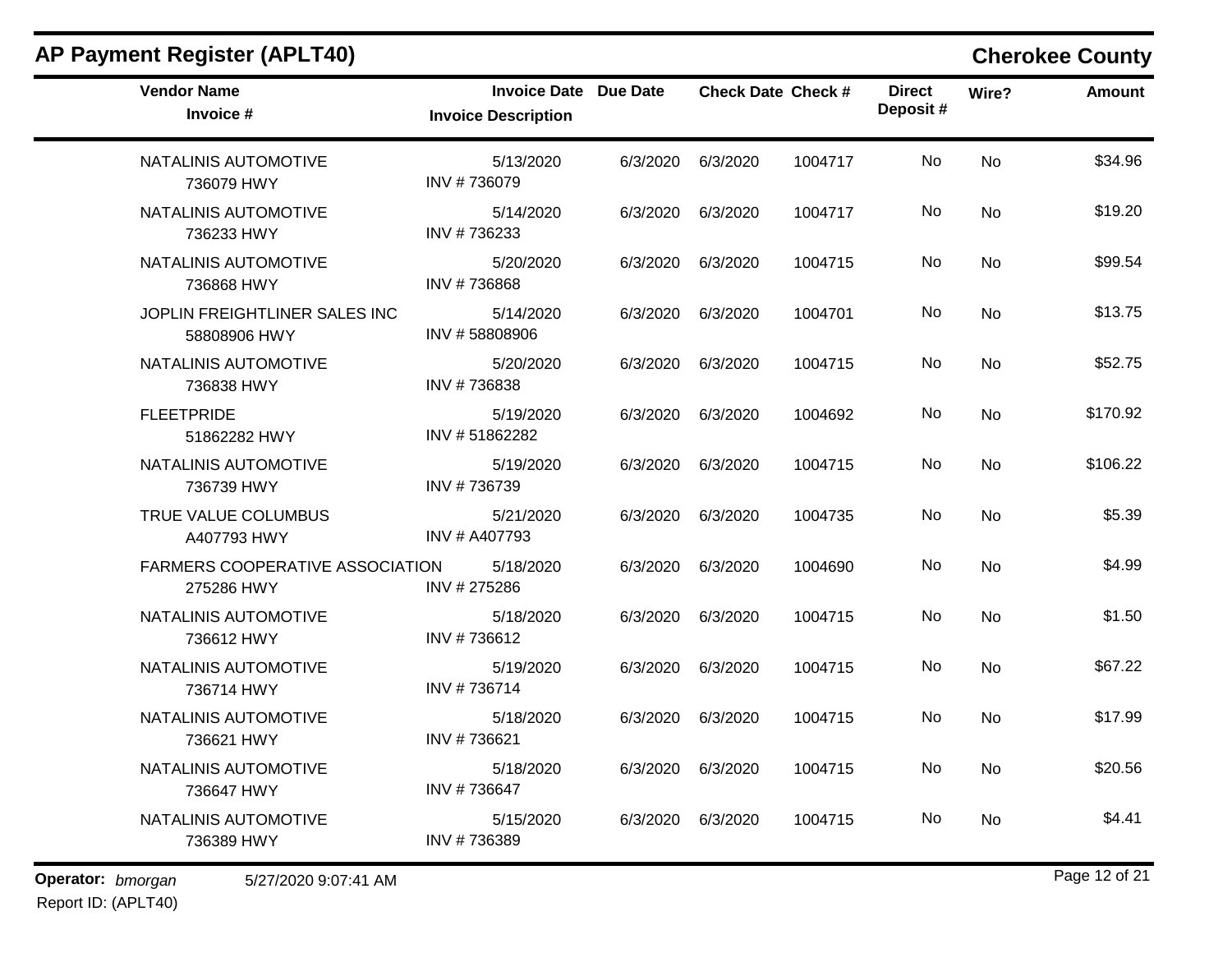| <b>AP Payment Register (APLT40)</b>                  |                                                            |          |                           |         |                           |           | <b>Cherokee County</b> |
|------------------------------------------------------|------------------------------------------------------------|----------|---------------------------|---------|---------------------------|-----------|------------------------|
| <b>Vendor Name</b><br>Invoice #                      | <b>Invoice Date Due Date</b><br><b>Invoice Description</b> |          | <b>Check Date Check #</b> |         | <b>Direct</b><br>Deposit# | Wire?     | <b>Amount</b>          |
| <b>FARMERS COOPERATIVE ASSOCIATION</b><br>275601 HWY | 5/21/2020<br>INV #275601                                   | 6/3/2020 | 6/3/2020                  | 1004690 | No                        | No        | \$9.99                 |
| <b>CONMAT</b><br>2217 HWY                            | 5/11/2020<br>INV # 2217                                    | 6/3/2020 | 6/3/2020                  | 1004682 | No                        | No        | \$9,774.40             |
| NATALINIS AUTOMOTIVE<br>736970 HWY                   | 5/21/2020<br>INV #736970                                   | 6/3/2020 | 6/3/2020                  | 1004716 | No                        | No        | \$17.83                |
| FULL SERVICE AUTOMOTIVE<br>2012 SILVERADO HWY        | 4/22/2020<br>2012 CHEVROLET REPAIR                         | 6/3/2020 | 6/3/2020                  | 1004695 | No                        | No        | \$805.95               |
| <b>CONMAT</b><br>2218 HWY                            | 5/15/2020<br>INV #2218                                     | 6/3/2020 | 6/3/2020                  | 1004682 | No                        | No        | \$7,453.44             |
| NATALINIS AUTOMOTIVE<br>736966 HWY                   | 5/21/2020<br>INV #736966                                   | 6/3/2020 | 6/3/2020                  | 1004716 | No                        | No        | \$3.06                 |
| JOPLIN FREIGHTLINER SALES INC<br>186040 HWY          | 5/13/2020<br>INV #186040                                   | 6/3/2020 | 6/3/2020                  | 1004701 | No                        | No        | \$1,201.54             |
| <b>HERITAGE TRACTOR</b><br>10723090 HWY              | 5/18/2020<br>INV #10723090                                 | 6/3/2020 | 6/3/2020                  | 1004697 | No                        | No        | \$45.14                |
| NATALINIS AUTOMOTIVE<br>736944 HWY                   | 5/21/2020<br>INV #736944                                   | 6/3/2020 | 6/3/2020                  | 1004715 | No                        | No        | \$106.22               |
| <b>HERITAGE TRACTOR</b><br>10718702 HWY              | 5/14/2020<br>INV #10718702                                 | 6/3/2020 | 6/3/2020                  | 1004697 | No                        | No        | \$34.08                |
| MUNICIPAL INDUSTRIAL SUPPLY<br>3107 HWY              | 5/15/2020<br>INV #3107                                     | 6/3/2020 | 6/3/2020                  | 1004714 | No                        | No        | \$1,611.96             |
| COPY PRODUCTS INC<br>331672 HWY                      | 5/13/2020<br>INV #331672                                   | 6/3/2020 | 6/3/2020                  | 1004684 | No                        | <b>No</b> | \$112.14               |
| <b>KIRKLAND</b><br>372428 HWY                        | 5/13/2020<br>INV #372428                                   |          | 6/3/2020 6/3/2020         | 1004703 | No                        | <b>No</b> | \$11.55                |
| <b>FLEETPRIDE</b><br>51616906 HWY                    | 5/14/2020<br>51616906                                      | 6/3/2020 | 6/3/2020                  | 1004692 | No                        | No        | \$435.13               |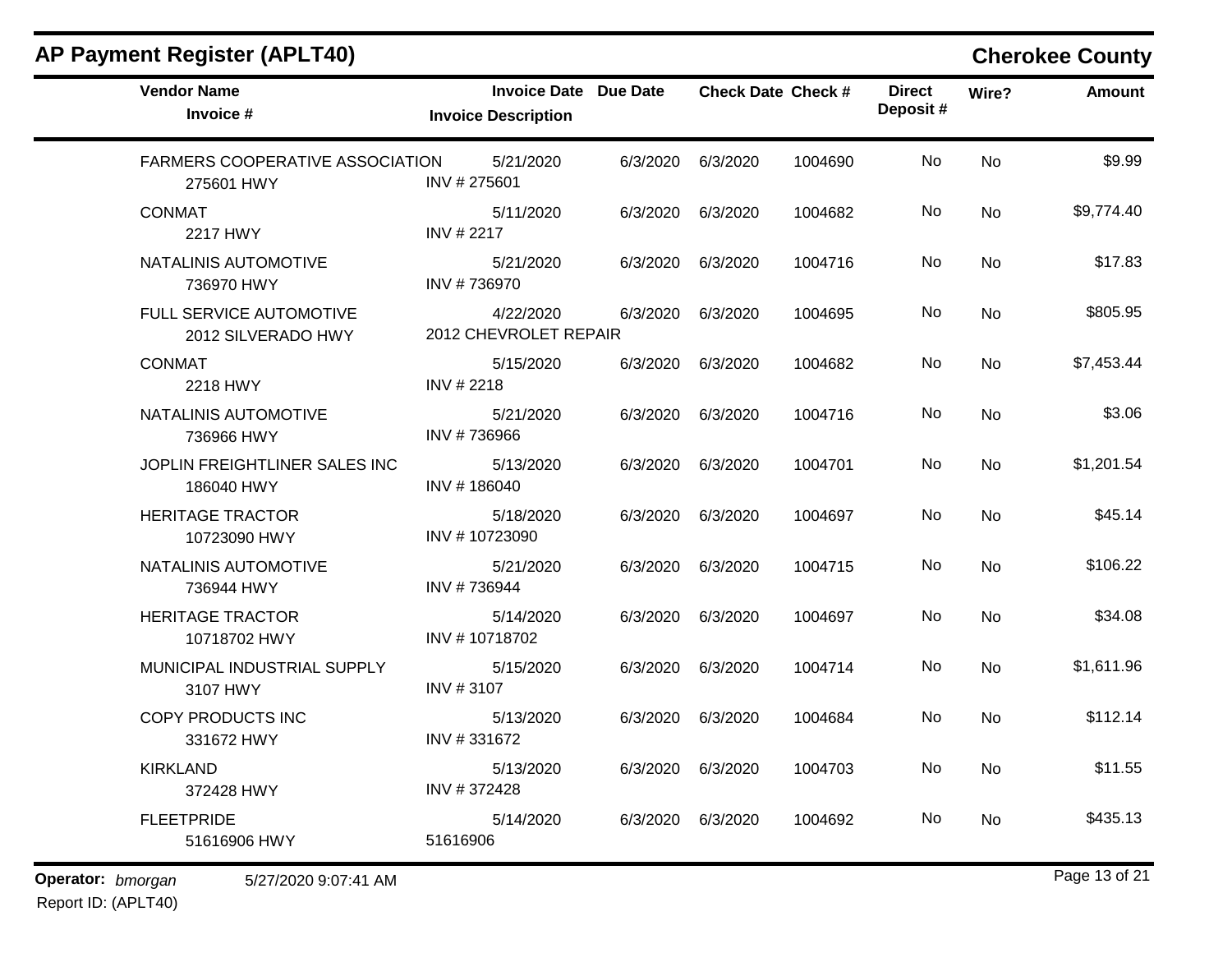|                     | <b>AP Payment Register (APLT40)</b>                 |                                                            |          |          |                           |                           |           | <b>Cherokee County</b> |
|---------------------|-----------------------------------------------------|------------------------------------------------------------|----------|----------|---------------------------|---------------------------|-----------|------------------------|
|                     | <b>Vendor Name</b><br>Invoice #                     | <b>Invoice Date Due Date</b><br><b>Invoice Description</b> |          |          | <b>Check Date Check #</b> | <b>Direct</b><br>Deposit# | Wire?     | <b>Amount</b>          |
|                     | NATALINIS AUTOMOTIVE<br>736348 HWY                  | 5/15/2020<br>INV #736348                                   | 6/3/2020 | 6/3/2020 | 1004717                   | No                        | No        | \$44.03                |
|                     | <b>FLEETPRIDE</b><br>52026656 HWY                   | 5/20/2020<br>INV #52026656                                 | 6/3/2020 | 6/3/2020 | 1004692                   | No                        | No        | \$32.97                |
|                     | NATALINIS AUTOMOTIVE<br>736655 HWY                  | 5/18/2020<br>INV #736655                                   | 6/3/2020 | 6/3/2020 | 1004715                   | No                        | No        | \$55.98                |
|                     | NATALINIS AUTOMOTIVE<br>736949 HWY                  | 5/21/2020<br>INV #736949                                   | 6/3/2020 | 6/3/2020 | 1004716                   | No                        | No        | \$32.82                |
|                     | Account: 11000053080 - MAINTENANCE/BLDGS & GROUNDS  |                                                            |          |          |                           |                           |           |                        |
|                     | CLEAN THE UNIFORM CO JOPLIN<br>20137342 HWY         | 5/11/2020<br>INV #20137342                                 | 6/3/2020 | 6/3/2020 | 1004679                   | No                        | No        | \$16.46                |
|                     | SAFETY FIRST SUPPLY CO LLC<br>20-30586B HWY         | 3/25/2020<br>INV #20-30586B                                | 6/3/2020 | 6/3/2020 | 1004724                   | No                        | No        | \$349.65               |
|                     | CLEAN THE UNIFORM CO JOPLIN<br>20138768 HWY         | 5/18/2020<br>INV #20138768                                 | 6/3/2020 | 6/3/2020 | 1004679                   | No                        | No        | \$35.54                |
|                     | Account: 11000053089 - OTHER CONTRACTUAL            |                                                            |          |          |                           |                           |           |                        |
|                     | <b>CINTAS CORP</b><br>8404643639 HWY                | 5/15/2020<br>INV #8404643639                               | 6/3/2020 | 6/3/2020 | 1004677                   | No                        | <b>No</b> | \$40.38                |
|                     | <b>Account: 11000053238 - ASPHALT - DISTRICT #1</b> |                                                            |          |          |                           |                           |           |                        |
|                     | <b>TEETER'S PAVING</b><br>2045 MYRA                 | 5/22/2020<br>#2045 SCAMMON RD                              | 6/3/2020 | 6/3/2020 | 1004732                   | No                        | No        | \$16,987.90            |
|                     | <b>Subtotal for Department: 000:</b>                |                                                            |          |          |                           |                           |           |                        |
|                     |                                                     |                                                            |          |          |                           |                           |           | \$45,878.58            |
|                     | <b>Subtotal for Fund: 110:</b>                      |                                                            |          |          |                           |                           |           |                        |
| 120<br>Fund:        | <b>EXTENSION COUNCIL</b>                            |                                                            |          |          |                           |                           |           | \$45,878.58            |
| Dept:               | <b>NON-DEPARTMENTAL</b><br>000                      |                                                            |          |          |                           |                           |           |                        |
| Operator: bmorgan   | 5/27/2020 9:07:41 AM                                |                                                            |          |          |                           |                           |           | Page 14 of 21          |
| Report ID: (APLT40) |                                                     |                                                            |          |          |                           |                           |           |                        |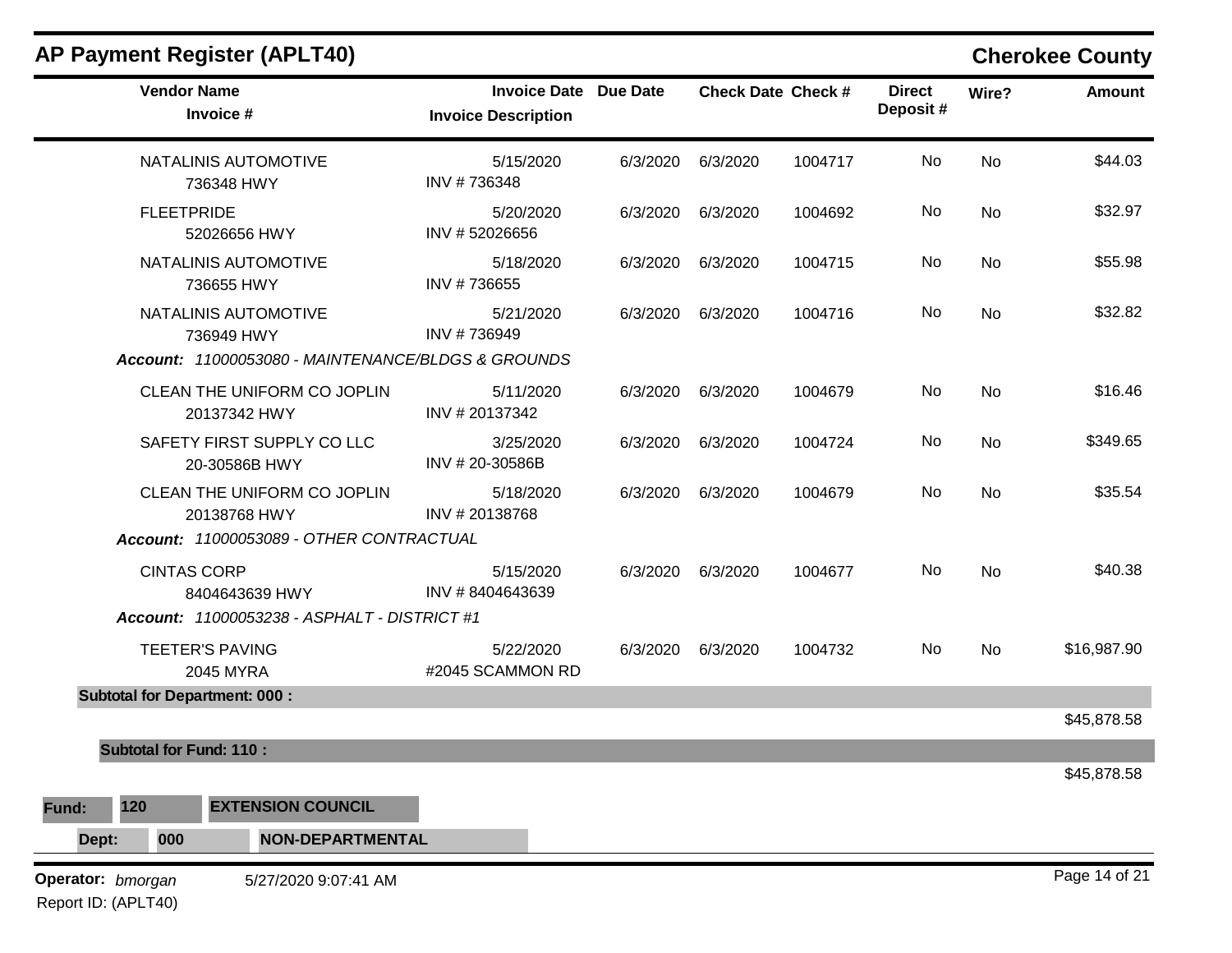|                   | <b>AP Payment Register (APLT40)</b>               |                     |                                                            |          |                           |         |                           |           | <b>Cherokee County</b> |
|-------------------|---------------------------------------------------|---------------------|------------------------------------------------------------|----------|---------------------------|---------|---------------------------|-----------|------------------------|
|                   | <b>Vendor Name</b><br>Invoice #                   |                     | <b>Invoice Date Due Date</b><br><b>Invoice Description</b> |          | <b>Check Date Check #</b> |         | <b>Direct</b><br>Deposit# | Wire?     | <b>Amount</b>          |
|                   | Account: 12000053089 - OTHER CONTRACTUAL          |                     |                                                            |          |                           |         |                           |           |                        |
|                   | CHEROKEE COUNTY EXTENSION COUNCIL<br>0603         |                     | 5/22/2020<br><b>QUARTERLY DISTRIBUTION</b>                 | 6/3/2020 | 6/3/2020                  | 1004673 | No                        | <b>No</b> | \$61,162.50            |
|                   | <b>Subtotal for Department: 000:</b>              |                     |                                                            |          |                           |         |                           |           |                        |
|                   |                                                   |                     |                                                            |          |                           |         |                           |           | \$61,162.50            |
|                   | <b>Subtotal for Fund: 120:</b>                    |                     |                                                            |          |                           |         |                           |           |                        |
|                   |                                                   |                     |                                                            |          |                           |         |                           |           | \$61,162.50            |
| 140<br>Fund:      | <b>HEALTH</b>                                     |                     |                                                            |          |                           |         |                           |           |                        |
| 000<br>Dept:      | <b>NON-DEPARTMENTAL</b>                           |                     |                                                            |          |                           |         |                           |           |                        |
|                   | Account: 14000053072 - GAS, ELECTRIC, WATER/PHONE |                     |                                                            |          |                           |         |                           |           |                        |
|                   | <b>VERIZON WIRELESS</b><br>9854514539             |                     | 5/20/2020<br>INV 9854514539                                | 6/3/2020 | 6/3/2020                  | 1004738 | No                        | <b>No</b> | \$72.10                |
|                   | EMPIRE DISTRICT ELECTRIC COMPANY<br>0603 HE       |                     | 5/26/2020<br>ACCT 616527-32-1                              | 6/3/2020 | 6/3/2020                  | 1004688 | No                        | No        | \$268.86               |
|                   | Account: 14000053182 - CONTRACTS                  |                     |                                                            |          |                           |         |                           |           |                        |
|                   | COMMUNITY HEALTH CENTER OF SEK INC<br>0603        |                     | 5/26/2020<br><b>CONTRACTED SERVICES</b>                    | 6/3/2020 | 6/3/2020                  | 1004681 | No                        | No        | \$100.00               |
|                   | MEDICAL WASTE SERVICES<br>W115237                 | <b>INV W 115237</b> | 5/26/2020                                                  | 6/3/2020 | 6/3/2020                  | 1004708 | No                        | No        | \$99.00                |
|                   | <b>Subtotal for Department: 000:</b>              |                     |                                                            |          |                           |         |                           |           |                        |
|                   |                                                   |                     |                                                            |          |                           |         |                           |           | \$539.96               |
|                   | <b>Subtotal for Fund: 140:</b>                    |                     |                                                            |          |                           |         |                           |           |                        |
|                   |                                                   |                     |                                                            |          |                           |         |                           |           | \$539.96               |
| 150<br>Fund:      | <b>FAIR</b>                                       |                     |                                                            |          |                           |         |                           |           |                        |
| Dept:<br>000      | <b>NON-DEPARTMENTAL</b>                           |                     |                                                            |          |                           |         |                           |           |                        |
|                   | Account: 15000053089 - OTHER CONTRACTUAL          |                     |                                                            |          |                           |         |                           |           |                        |
| Operator: bmorgan | 5/27/2020 9:07:41 AM                              |                     |                                                            |          |                           |         |                           |           | Page 15 of 21          |
|                   |                                                   |                     |                                                            |          |                           |         |                           |           |                        |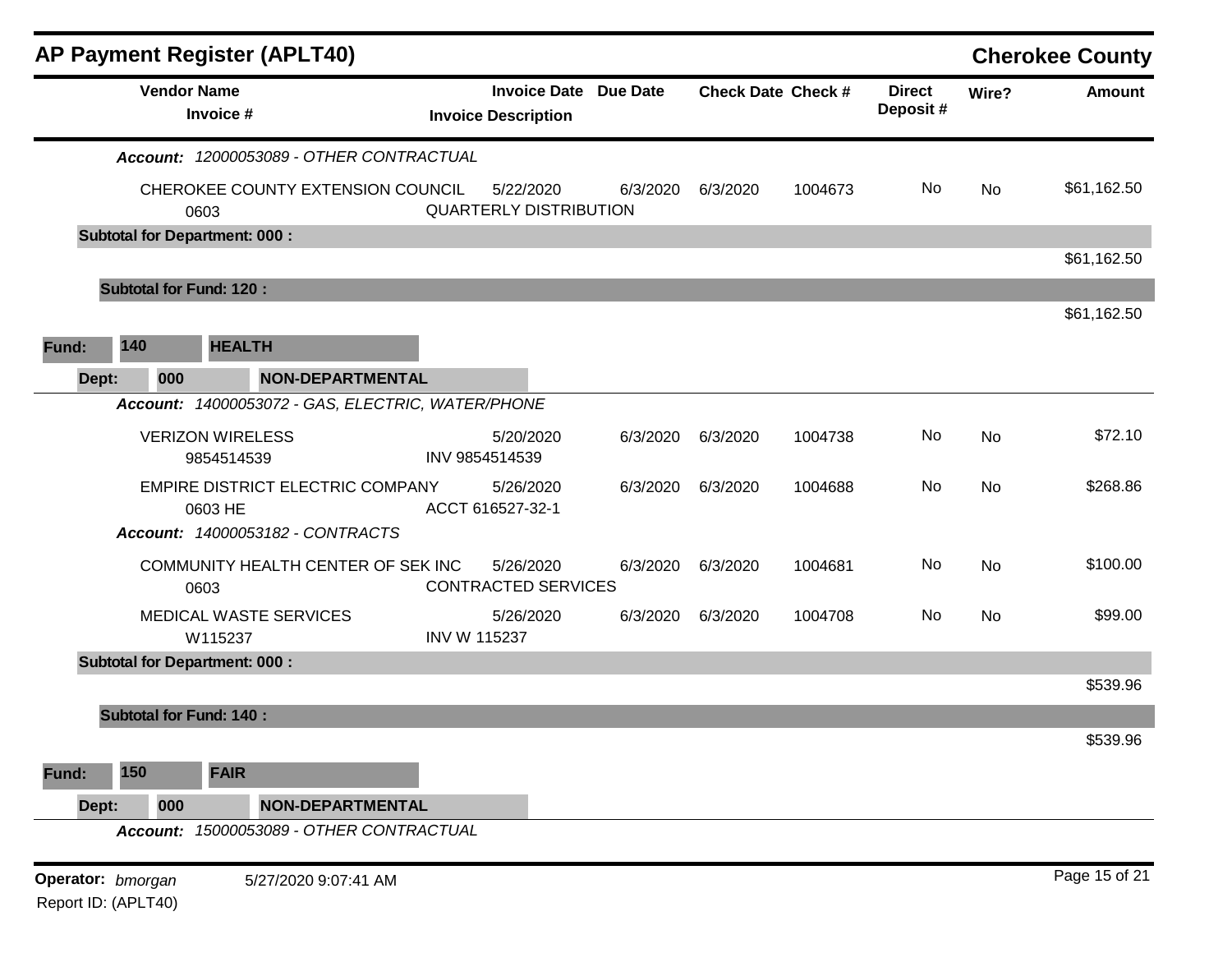|       |                                      |                                 | <b>AP Payment Register (APLT40)</b>      |                               |                              |          |          |                           |                           |       | <b>Cherokee County</b> |
|-------|--------------------------------------|---------------------------------|------------------------------------------|-------------------------------|------------------------------|----------|----------|---------------------------|---------------------------|-------|------------------------|
|       |                                      | <b>Vendor Name</b><br>Invoice # |                                          | <b>Invoice Description</b>    | <b>Invoice Date Due Date</b> |          |          | <b>Check Date Check #</b> | <b>Direct</b><br>Deposit# | Wire? | <b>Amount</b>          |
|       |                                      | 0603                            | CHEROKEE COUNTY FAIR BOARD               | <b>QUARTERLY DISTRIBUTION</b> | 5/22/2020                    | 6/3/2020 | 6/3/2020 | 1004674                   | No                        | No    | \$3,000.00             |
|       | <b>Subtotal for Department: 000:</b> |                                 |                                          |                               |                              |          |          |                           |                           |       |                        |
|       |                                      |                                 |                                          |                               |                              |          |          |                           |                           |       | \$3,000.00             |
|       | <b>Subtotal for Fund: 150:</b>       |                                 |                                          |                               |                              |          |          |                           |                           |       | \$3,000.00             |
| Fund: | 180                                  |                                 | <b>SOIL CONSERVATION</b>                 |                               |                              |          |          |                           |                           |       |                        |
| Dept: | 000                                  |                                 | NON-DEPARTMENTAL                         |                               |                              |          |          |                           |                           |       |                        |
|       | <b>Account:</b>                      |                                 | 18000053089 - OTHER CONTRACTUAL          |                               |                              |          |          |                           |                           |       |                        |
|       |                                      | 0603                            | CHEROKEE COUNTY SOIL CONSERVATION        | <b>QUARTERLY DISTRIBUTION</b> | 5/22/2020                    | 6/3/2020 | 6/3/2020 | 1004675                   | No                        | No    | \$6,250.00             |
|       | <b>Subtotal for Department: 000:</b> |                                 |                                          |                               |                              |          |          |                           |                           |       |                        |
|       |                                      |                                 |                                          |                               |                              |          |          |                           |                           |       | \$6,250.00             |
|       | <b>Subtotal for Fund: 180:</b>       |                                 |                                          |                               |                              |          |          |                           |                           |       |                        |
|       |                                      |                                 |                                          |                               |                              |          |          |                           |                           |       | \$6,250.00             |
| Fund: | 200                                  |                                 | <b>MENTAL HEALTH</b>                     |                               |                              |          |          |                           |                           |       |                        |
| Dept: | 000                                  |                                 | <b>NON-DEPARTMENTAL</b>                  |                               |                              |          |          |                           |                           |       |                        |
|       |                                      |                                 | Account: 20000053089 - OTHER CONTRACTUAL |                               |                              |          |          |                           |                           |       |                        |
|       |                                      | 0603                            | SPRINGRIVER MENTAL HEALTH & WELLNE       | <b>QUARTERLY DISTRIBUTION</b> | 5/22/2020                    | 6/3/2020 | 6/3/2020 | 1004728                   | No                        | No    | \$30,364.25            |
|       | <b>Subtotal for Department: 000:</b> |                                 |                                          |                               |                              |          |          |                           |                           |       |                        |
|       |                                      |                                 |                                          |                               |                              |          |          |                           |                           |       | \$30,364.25            |
|       | <b>Subtotal for Fund: 200:</b>       |                                 |                                          |                               |                              |          |          |                           |                           |       |                        |
|       |                                      |                                 |                                          |                               |                              |          |          |                           |                           |       | \$30,364.25            |
| Fund: | 210                                  |                                 | <b>MENTAL RETARDATION</b>                |                               |                              |          |          |                           |                           |       |                        |
|       | Operator: bmorgan                    |                                 | 5/27/2020 9:07:42 AM                     |                               |                              |          |          |                           |                           |       | Page 16 of 21          |
|       | Report ID: (APLT40)                  |                                 |                                          |                               |                              |          |          |                           |                           |       |                        |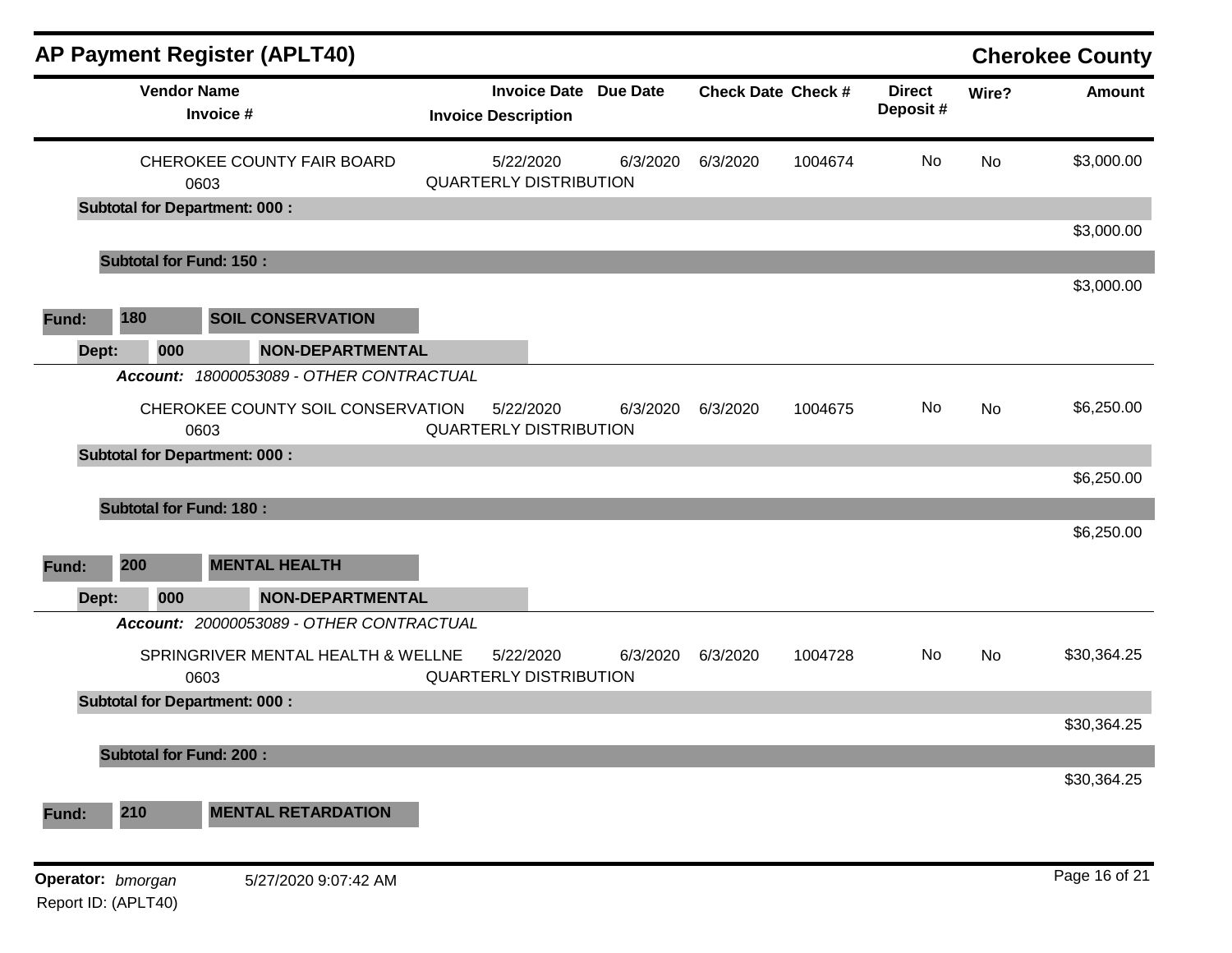|       |                                      | <b>AP Payment Register (APLT40)</b>      |              |                                                            |          |                   |                           |                           |           | <b>Cherokee County</b> |
|-------|--------------------------------------|------------------------------------------|--------------|------------------------------------------------------------|----------|-------------------|---------------------------|---------------------------|-----------|------------------------|
|       | <b>Vendor Name</b>                   | Invoice #                                |              | <b>Invoice Date Due Date</b><br><b>Invoice Description</b> |          |                   | <b>Check Date Check #</b> | <b>Direct</b><br>Deposit# | Wire?     | <b>Amount</b>          |
| Dept: | 000                                  | <b>NON-DEPARTMENTAL</b>                  |              |                                                            |          |                   |                           |                           |           |                        |
|       |                                      | Account: 21000053089 - OTHER CONTRACTUAL |              |                                                            |          |                   |                           |                           |           |                        |
|       | <b>CLASS LTD</b><br>0603             |                                          |              | 5/22/2020<br><b>QUARTERLY DISTRIBUTION</b>                 | 6/3/2020 | 6/3/2020          | 1004678                   | No                        | <b>No</b> | \$27,864.25            |
|       | <b>Subtotal for Department: 000:</b> |                                          |              |                                                            |          |                   |                           |                           |           |                        |
|       |                                      |                                          |              |                                                            |          |                   |                           |                           |           | \$27,864.25            |
|       | <b>Subtotal for Fund: 210:</b>       |                                          |              |                                                            |          |                   |                           |                           |           |                        |
|       |                                      |                                          |              |                                                            |          |                   |                           |                           |           | \$27,864.25            |
| Fund: | 220                                  | <b>AMBULANCE</b>                         |              |                                                            |          |                   |                           |                           |           |                        |
| Dept: | 000                                  | <b>NON-DEPARTMENTAL</b>                  |              |                                                            |          |                   |                           |                           |           |                        |
|       |                                      | Account: 22000053089 - OTHER CONTRACTUAL |              |                                                            |          |                   |                           |                           |           |                        |
|       | 0603                                 | CHEROKEE COUNTY AMBULANCE-DIST #3        |              | 5/22/2020<br><b>MONTHLY SUBSIDY</b>                        | 6/3/2020 | 6/3/2020          | 1004671                   | No                        | <b>No</b> | \$16,877.33            |
|       | 0603                                 | CHEROKEE COUNTY AMBULANCE-DIST #2        |              | 5/22/2020<br><b>MONTHLY SUBSIDY</b>                        | 6/3/2020 | 6/3/2020          | 1004670                   | No                        | No        | \$16,877.33            |
|       | 0603                                 | CHEROKEE COUNTY AMBULANCE-DIST #1        |              | 5/22/2020<br>MONTHLY SUBSIDY                               | 6/3/2020 | 6/3/2020          | 1004669                   | No                        | <b>No</b> | \$16,877.33            |
|       | <b>Subtotal for Department: 000:</b> |                                          |              |                                                            |          |                   |                           |                           |           |                        |
|       |                                      |                                          |              |                                                            |          |                   |                           |                           |           | \$50,631.99            |
|       | <b>Subtotal for Fund: 220:</b>       |                                          |              |                                                            |          |                   |                           |                           |           |                        |
|       |                                      |                                          |              |                                                            |          |                   |                           |                           |           | \$50,631.99            |
| Fund: | 224                                  | <b>CHEROKEE COUNTY 911</b>               |              |                                                            |          |                   |                           |                           |           |                        |
| Dept: | 000                                  | <b>NON-DEPARTMENTAL</b>                  |              |                                                            |          |                   |                           |                           |           |                        |
|       |                                      | Account: 22400053300 - MISC PAID OUT     |              |                                                            |          |                   |                           |                           |           |                        |
|       |                                      | TBS ELECTRONICS, INC<br>00104593         | INV 00104593 | 5/18/2020                                                  |          | 6/3/2020 6/3/2020 | 1004731                   | No                        | No        | \$2,400.00             |
|       | Operator: bmorgan                    | 5/27/2020 9:07:42 AM                     |              |                                                            |          |                   |                           |                           |           | Page 17 of 21          |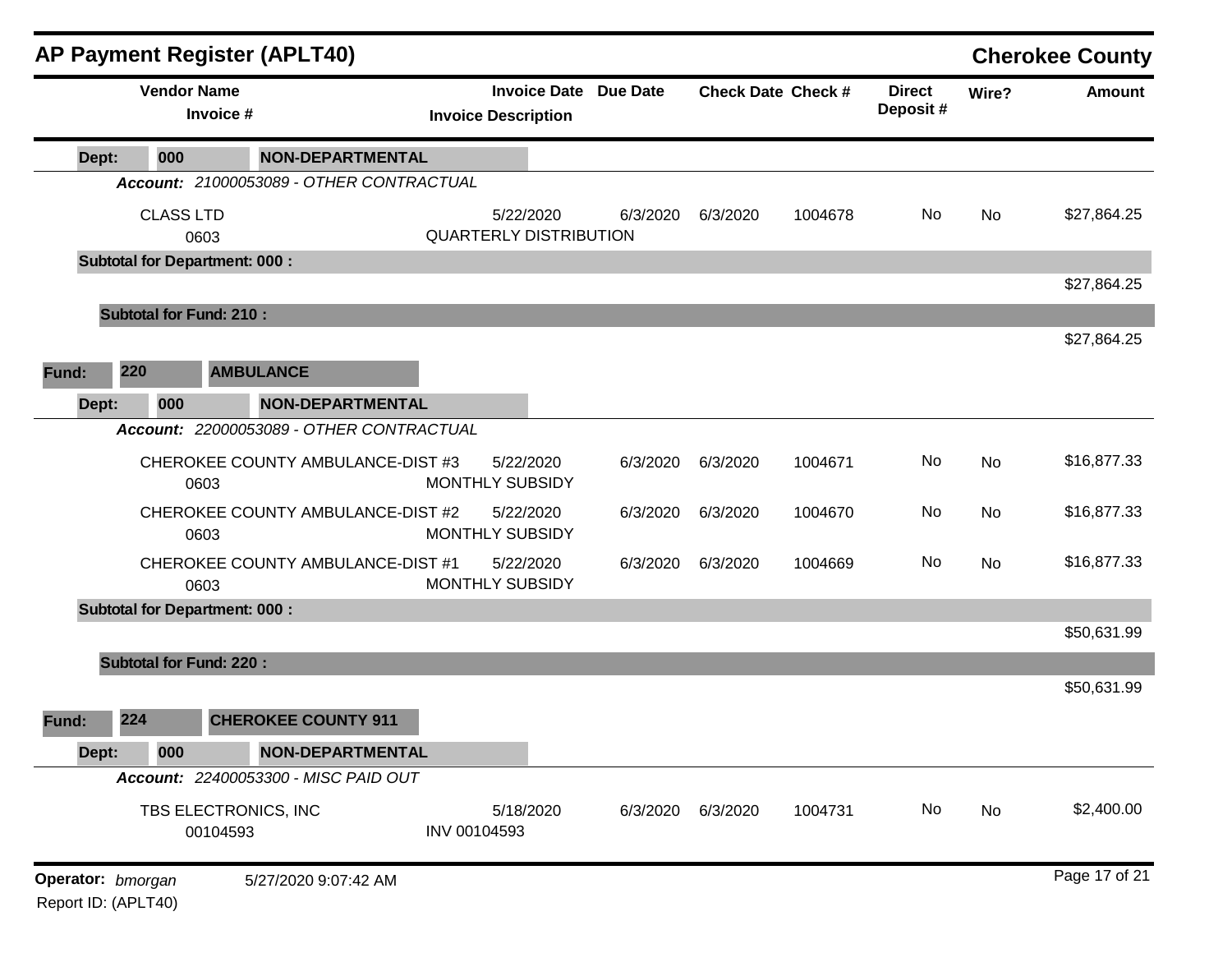|                   | AP Payment Register (APLT40)                                                    |                                                            |          |          |                           |                           |           | <b>Cherokee County</b> |
|-------------------|---------------------------------------------------------------------------------|------------------------------------------------------------|----------|----------|---------------------------|---------------------------|-----------|------------------------|
|                   | <b>Vendor Name</b><br>Invoice #                                                 | <b>Invoice Date Due Date</b><br><b>Invoice Description</b> |          |          | <b>Check Date Check #</b> | <b>Direct</b><br>Deposit# | Wire?     | <b>Amount</b>          |
|                   | <b>AT&amp;T MOBILITY</b><br>0603                                                | 5/19/2020<br>INV 287297386061X05192020                     | 6/3/2020 | 6/3/2020 | 1004666                   | No                        | No        | \$90.74                |
| AT&T              | 0603                                                                            | 5/18/2020<br>ACCT 31614001004978                           | 6/3/2020 | 6/3/2020 | 1004665                   | No                        | No        | \$314.60               |
|                   | <b>Subtotal for Department: 000:</b>                                            |                                                            |          |          |                           |                           |           |                        |
|                   |                                                                                 |                                                            |          |          |                           |                           |           | \$2,805.34             |
|                   | <b>Subtotal for Fund: 224:</b>                                                  |                                                            |          |          |                           |                           |           | \$2,805.34             |
| 230<br>Fund:      | <b>APPRAISER COSTS</b>                                                          |                                                            |          |          |                           |                           |           |                        |
| Dept:<br>000      | NON-DEPARTMENTAL                                                                |                                                            |          |          |                           |                           |           |                        |
|                   | Account: 23000053021 - PRINTING/OFFICE SUPPLIES                                 |                                                            |          |          |                           |                           |           |                        |
|                   | QUILL CORPORATION<br>6497405 AP<br>Account: 23000053025 - PARTS/VEHICLE REPAIRS | 5/20/2020<br>INV 6497405                                   | 6/3/2020 | 6/3/2020 | 1004723                   | No                        | No        | \$107.94               |
|                   | NATALINIS AUTOMOTIVE<br>736344                                                  | 5/19/2020<br><b>INV 736344</b>                             | 6/3/2020 | 6/3/2020 | 1004717                   | No                        | <b>No</b> | \$288.14               |
|                   | Account: 23000053081 - MISC EXPENSE                                             |                                                            |          |          |                           |                           |           |                        |
| <b>KISSTECH</b>   | 2349                                                                            | 5/18/2020<br><b>INV 2349</b>                               | 6/3/2020 | 6/3/2020 | 1004704                   | No                        | No        | \$260.00               |
|                   | <b>Subtotal for Department: 000:</b>                                            |                                                            |          |          |                           |                           |           |                        |
|                   | <b>Subtotal for Fund: 230:</b>                                                  |                                                            |          |          |                           |                           |           | \$656.08               |
|                   |                                                                                 |                                                            |          |          |                           |                           |           | \$656.08               |
| 260<br>Fund:      | <b>EMPLOYEE BENEFITS</b>                                                        |                                                            |          |          |                           |                           |           |                        |
| 000<br>Dept:      | <b>NON-DEPARTMENTAL</b>                                                         |                                                            |          |          |                           |                           |           |                        |
|                   | <b>Account: 26000053216 - VSP Insurance</b>                                     |                                                            |          |          |                           |                           |           |                        |
| Operator: bmorgan | 5/27/2020 9:07:42 AM                                                            |                                                            |          |          |                           |                           |           | Page 18 of 21          |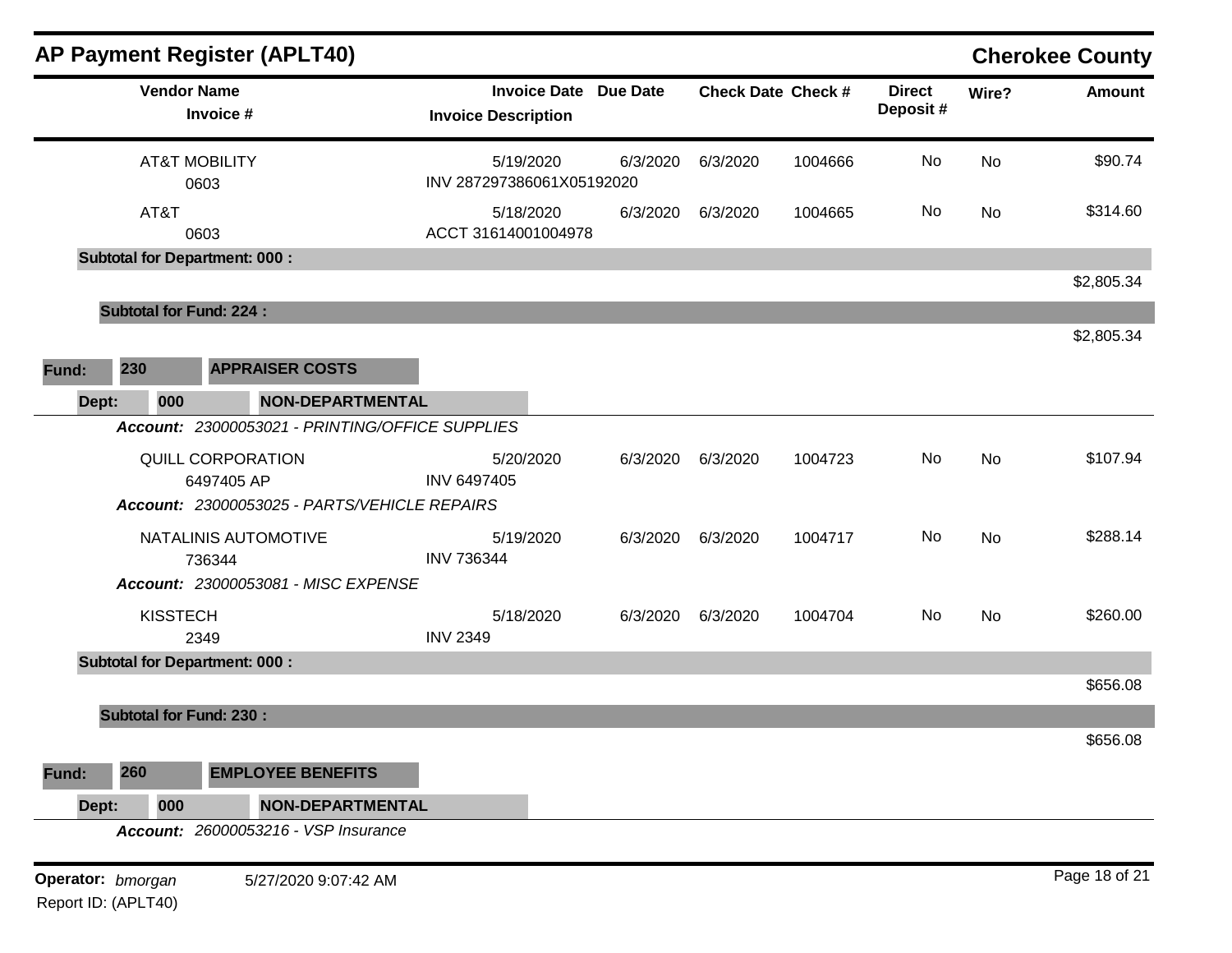| <b>AP Payment Register (APLT40)</b>          |                                                            |          |          |                           |                           |           | <b>Cherokee County</b> |
|----------------------------------------------|------------------------------------------------------------|----------|----------|---------------------------|---------------------------|-----------|------------------------|
| <b>Vendor Name</b><br>Invoice #              | <b>Invoice Date Due Date</b><br><b>Invoice Description</b> |          |          | <b>Check Date Check #</b> | <b>Direct</b><br>Deposit# | Wire?     | <b>Amount</b>          |
| <b>VISION SERVICE PLAN</b><br>809398581      | 5/26/2020<br>STATEMENT 809398581                           | 6/3/2020 | 6/3/2020 | 1004739                   | No                        | <b>No</b> | \$1,613.12             |
| <b>Subtotal for Department: 000:</b>         |                                                            |          |          |                           |                           |           |                        |
|                                              |                                                            |          |          |                           |                           |           | \$1,613.12             |
| <b>Subtotal for Fund: 260:</b>               |                                                            |          |          |                           |                           |           | \$1,613.12             |
| 300<br><b>SERVICE FOR ELDERLY</b><br>Fund:   |                                                            |          |          |                           |                           |           |                        |
| Dept:<br>000<br><b>NON-DEPARTMENTAL</b>      |                                                            |          |          |                           |                           |           |                        |
| Account: 30000053072 - GAS, ELECTRIC, WATER  |                                                            |          |          |                           |                           |           |                        |
| EMPIRE DISTRICT ELECTRIC COMPANY<br>0603 EL1 | 5/26/2020<br>ACCT 124991-59-7                              | 6/3/2020 | 6/3/2020 | 1004688                   | No                        | <b>No</b> | \$77.71                |
| EMPIRE DISTRICT ELECTRIC COMPANY<br>0603 EL  | 5/26/2020<br>ACCT 828267-31-0                              | 6/3/2020 | 6/3/2020 | 1004688                   | No.                       | No        | \$76.82                |
| <b>Subtotal for Department: 000:</b>         |                                                            |          |          |                           |                           |           | \$154.53               |
| <b>Subtotal for Fund: 300:</b>               |                                                            |          |          |                           |                           |           |                        |
| 330<br><b>SEWER DISTRICT#1 OPER</b><br>Fund: |                                                            |          |          |                           |                           |           | \$154.53               |
| Dept:<br>000<br>NON-DEPARTMENTAL             |                                                            |          |          |                           |                           |           |                        |
| Account: 33000053089 - OTHER CONTRACTUAL     |                                                            |          |          |                           |                           |           |                        |
| POSTMASTER GENERAL<br>SEWER PERMIT 2020      | 5/26/2020<br>SEWER PERMIT 2020                             | 6/3/2020 | 6/3/2020 | 1004720                   | No.                       | No        | \$480.00               |
| <b>USPS</b><br>#340 SEWER JUNE               | 5/18/2020<br>YEARLY RENEWAL BOX 340                        | 6/3/2020 | 6/3/2020 | 1004737                   | No                        | <b>No</b> | \$120.00               |
| <b>Subtotal for Department: 000:</b>         |                                                            |          |          |                           |                           |           |                        |
|                                              |                                                            |          |          |                           |                           |           | \$600.00               |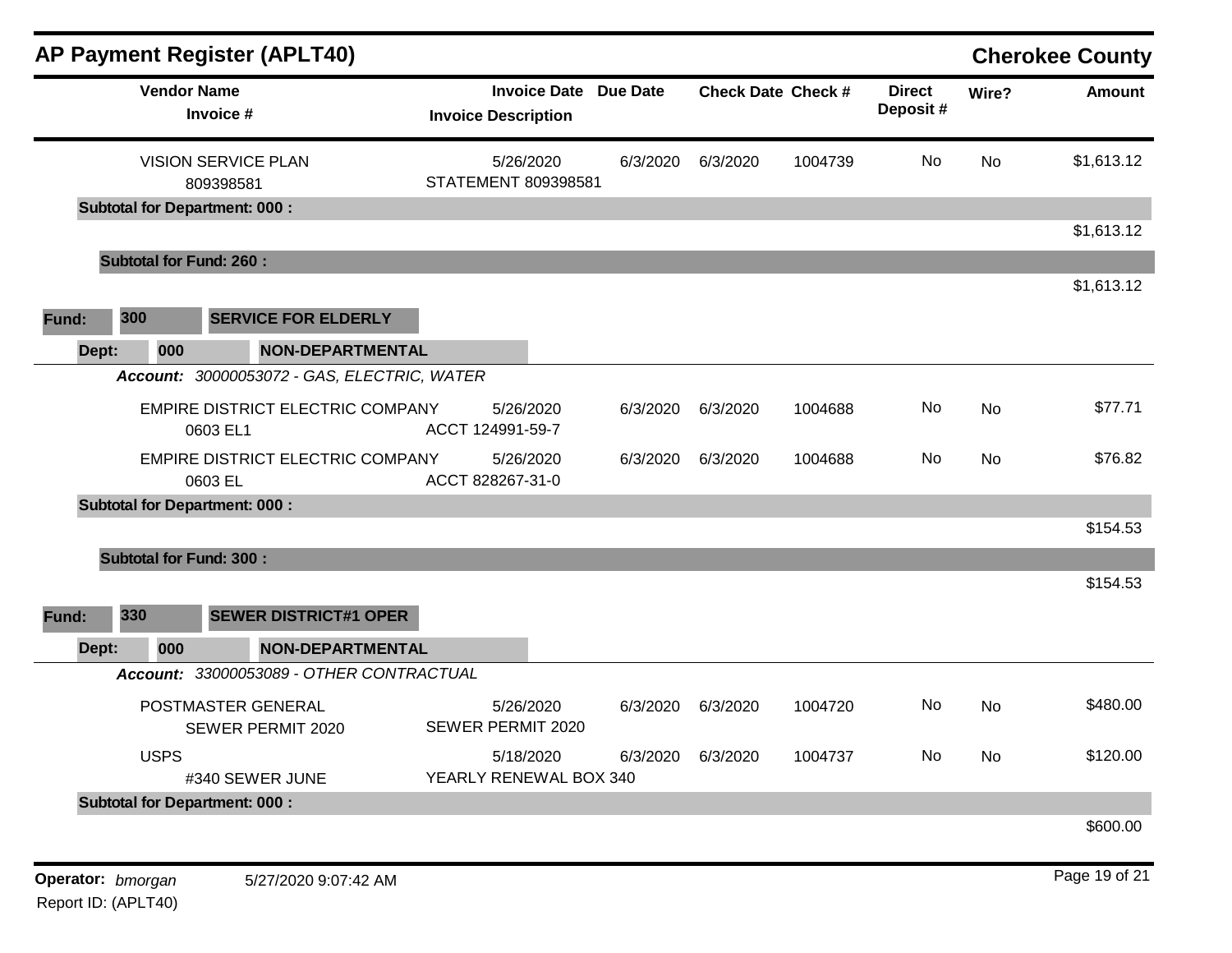| AP Payment Register (APLT40)      |                                                            |                                   |                           |       | <b>Cherokee County</b> |
|-----------------------------------|------------------------------------------------------------|-----------------------------------|---------------------------|-------|------------------------|
| <b>Vendor Name</b><br>Invoice $#$ | <b>Invoice Date Due Date</b><br><b>Invoice Description</b> | <b>Check Date Check #</b>         | <b>Direct</b><br>Deposit# | Wire? | <b>Amount</b>          |
| <b>Subtotal for Fund: 330:</b>    |                                                            |                                   |                           |       |                        |
|                                   |                                                            |                                   |                           |       | \$600.00               |
|                                   |                                                            | Total for Bank 1 Account 1120298: |                           |       | \$312,244.87           |
|                                   |                                                            | ***** Total Invoices Paid:        |                           |       | \$312,244.87           |